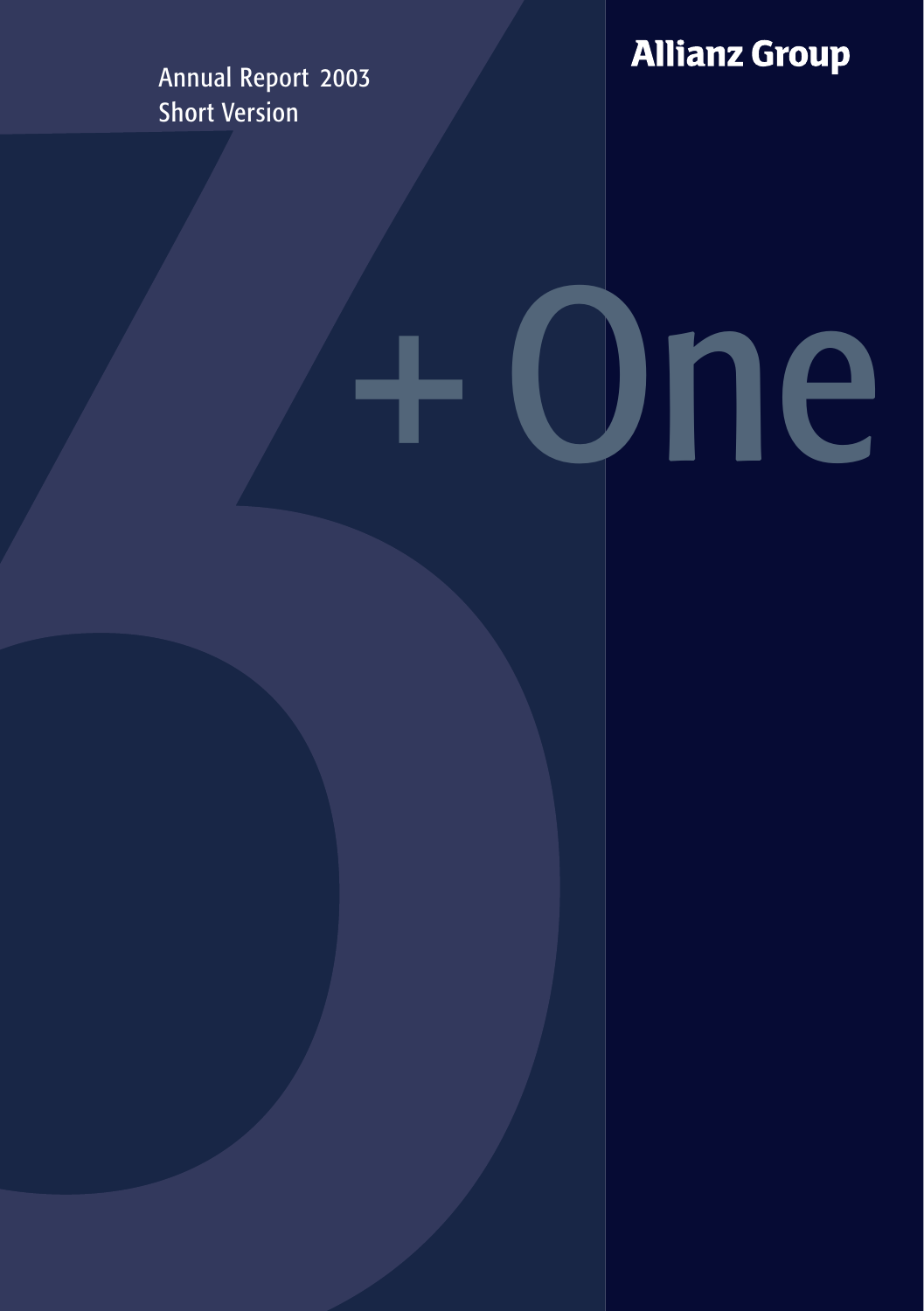# AT A GLANCE

| ALLIANZ GROUP                     |               | 2003    | 2002     | Change from<br>previous year<br>in $\%$ |
|-----------------------------------|---------------|---------|----------|-----------------------------------------|
| Earnings before taxes             | $\epsilon$ mn | 2,528   | $-1,309$ |                                         |
| Taxes                             | $\n  mn\n$    | $-130$  | 768      |                                         |
| Minority interest in earnings     | $\n  mn\n$    | $-782$  | $-688$   | 13.7                                    |
| Net income                        | $\n  mn\n$    | 1,616   | $-1,229$ |                                         |
| Total premium income              | $\notin$ bn   | 85.0    | 82.7     | 2.8                                     |
| Net revenue from banking          | $\notin$ bn   | 6.7     | 7.6      | $-10.9$                                 |
| Net revenue from asset management | $\notin$ bn   | 2.2     | 2.3      | $-2.8$                                  |
| Assets under management           | $\epsilon$ bn | 996     | 989      | 0.7                                     |
| Shareholders' equity              | $\notin$ bn   | 29      | 22       | 31.9                                    |
| Return on equity after taxes      | $\frac{0}{0}$ | 6.4     | $-4.6$   |                                         |
| Earnings per share                | €             | 4.77    | $-4.44$  |                                         |
| Employees                         |               | 173,750 | 181,651  | $-4.3$                                  |

# CONTENT

To go directly to any chapter, simply click  $\triangleright$ on the headline or the page number.

**\_** [LETTER TO THE SHAREHOLDER](#page-2-0) 1 **\_** SUPERVI [SORY BOARD AND BOARD OF MANAGEMENT](#page-7-0) 6 **\_** [STRATEGY](#page-9-0) 8 **\_** [THE ALLIANZ SHARE](#page-13-0) 12 **\_** [OVERALL BUSINESS DEVELOPMENT](#page-20-0) 19 **\_ PROPERTY AND CASUALTY INSURANCE 26 \_ LIFE AND HEALTH INSURANCE 28 \_** [BANKING](#page-31-0) 30 **\_** [ASSET MANAGEMENT](#page-33-0) 32 **\_** [OUTLOOK](#page-36-0) 35

## COVER

The year 2003 was essentially shaped by our "Three Plus One" program. You will find more information about this program in the Letter to the Shareholder on the next page and in [the "Strategy"](#page-9-0) [chapter on pages 8 to 11.](#page-9-0)

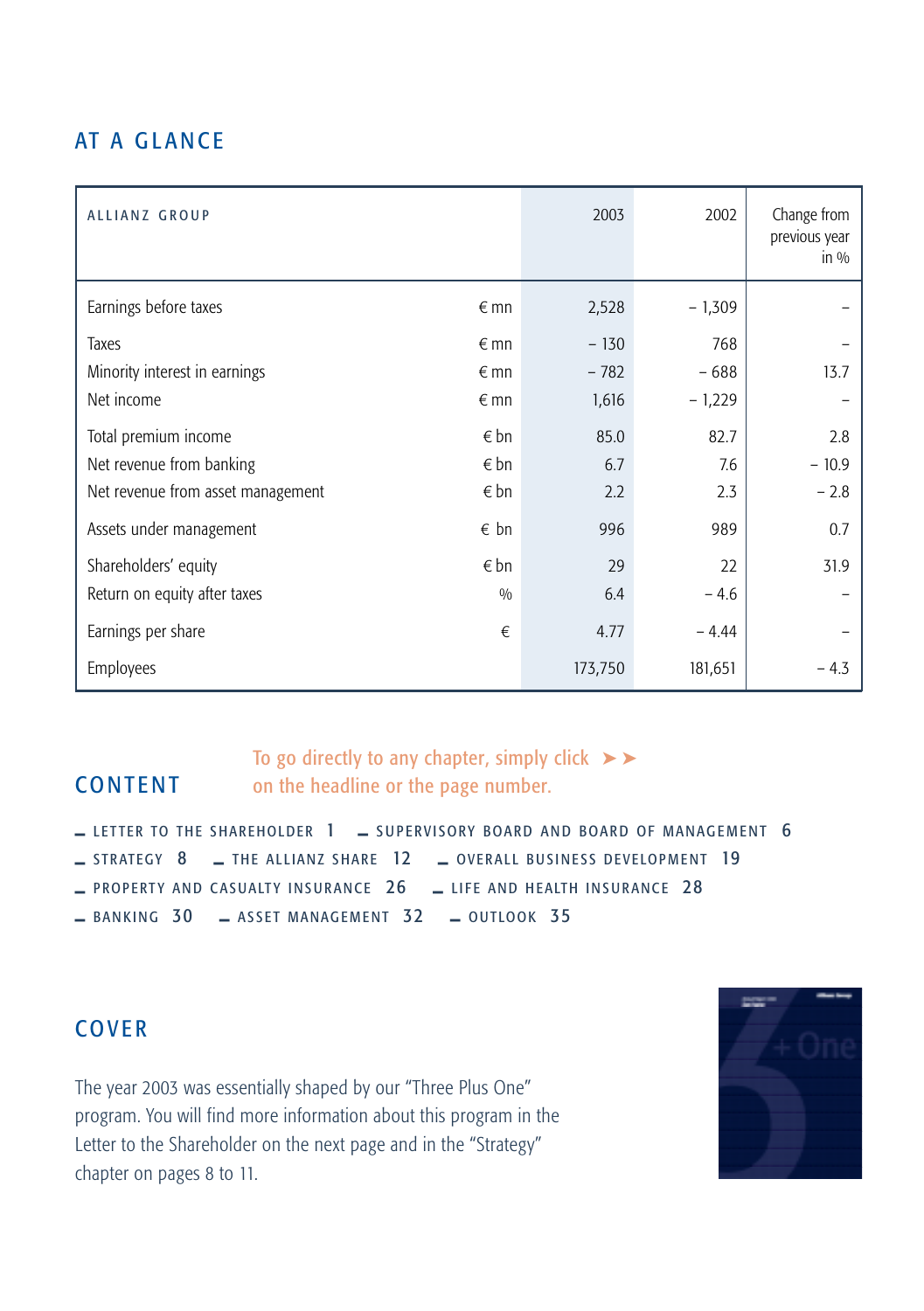<span id="page-2-0"></span>Shareholder.  $\lambda_{\text{max}}$ 

When I took over as chairman of your company on May 1, 2003, two days after our Annual General Meeting, your outspoken criticism of our disappointing results was still ringing in my ears. Equally great was the disappointment among those investors with whom my colleagues and I



had already met before the General Meeting in order to convince them of the appropriateness of the planned capital increase. I could understand your discontent and I take this message very seriously.

My colleagues on the Board of Management and I know that there is no task more important for the management team, our employees and myself than to restore the stability of the company and to bring it back into the league of the most respected international financial services providers. That is why we promised you at that time that we would not shy away from making hard, unpleasant changes. As Allianz shareholders, you must be able to rely on the company to grow its earnings and revenues so that your investment will generate solid, sustainable profits.

By proposing a capital increase, we asked you to support us in this process. And you agreed. I hope that you are satisfied with your decision and the results that the company has achieved since then. We are back in the black, and our share price has followed the upturn in our earnings. At the end of the year, the Allianz share broke through the 100-euro threshold.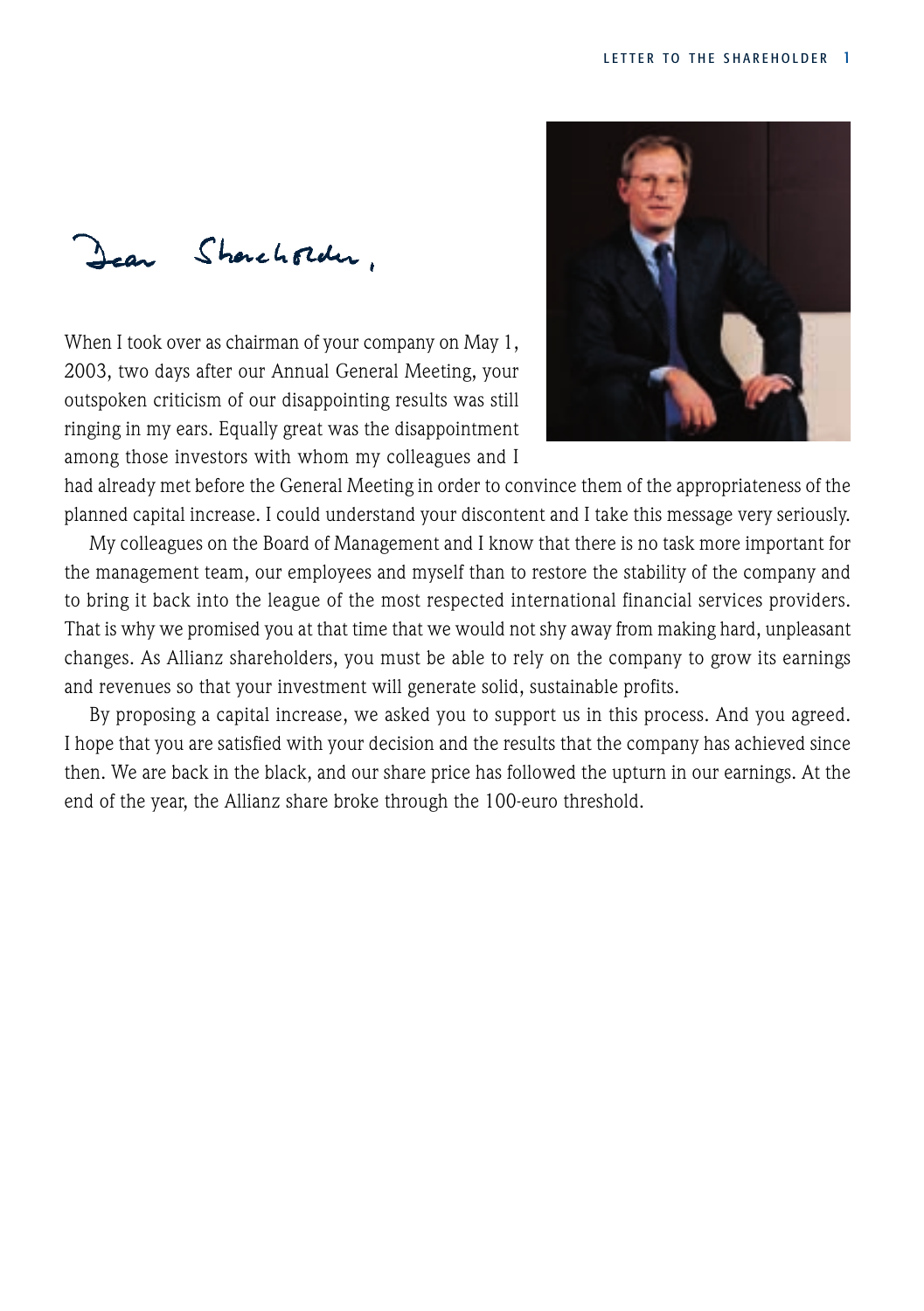Although the Company is much stronger today than it was in the crisis year 2002, and we are certainly pleased to have reached the first milestone on the path to sustainable, profitable growth, it must also be said that we have been helped not only by the indisputable operating improvements but also by the recovery of the financial markets.

Nevertheless we have made considerable progress. The risk position has clearly improved. Our financial position has stabilized. Our business models have been strengthened. Allianz is again winning respect. And each day, we are working with greater momentum.

That is directly attributable to our nearly 174,000 employees worldwide as well as to our agents and to our business partners. To all of them, I would like to express my sincere thanks for their outstanding effort and their trust. The business success of 2003 also demonstrates the ability of the company as a whole to carry out the decisions that were necessary to restore its competitiveness. At the same time, the turnaround in the earnings performance shows that, while Allianz continues to face great challenges, it already has the necessary potential that will continue to make it attractive in the future.

After the loss in 2002, which was one of the worst years in our proud history, we generated a profit of 1.6 billion euros. At the end of the year, our market capitalization stood at 36.7 billion euros. In view of this turnaround, we propose to distribute a dividend on each ordinary share in the same amount as last year. Due to the higher number of Allianz shares, the dividend payout will increase 47 percent to 551 million euros.

Since we live in an age where simple numbers have lost much of their meaning as indicators of success, I would like to explain to you the crucial components of our results and to point out what they mean for the future of the company.

The fundamental improvements stem from the efficiency gains in all four business segments and in essentially all Group companies. Cost savings in the reporting year alone came to an impressive 2.4 billion euros. This development is important because its effects are for the most part long lasting. Its true significance is borne out by the fact that it is now, in the first quarter of 2004, already becoming more difficult to impose rate increases for all our products. By way of price adjustments and a very disciplined underwriting policy, mainly in the property and casualty business, we were able to bring down the claims ratio worldwide. This trend was also supported by a favorable loss experience. In asset management and at Dresdner Bank, we significantly improved the costincome ratio, even though the overall earnings performance of the bank did not meet our expectations. Nevertheless, the progress in the operating business of Dresdner Bank is considerable,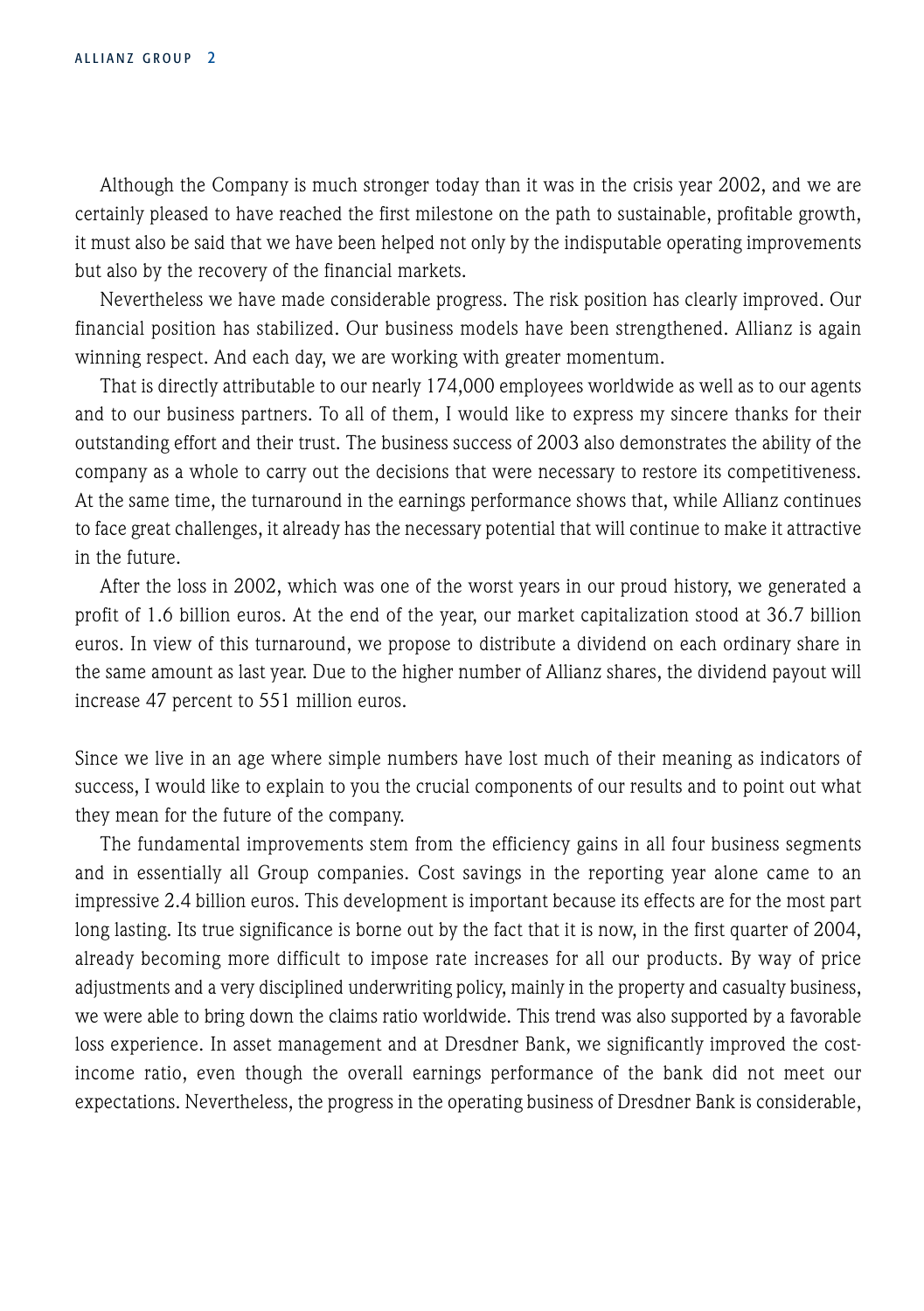in view of where we started. In addition, Dresdner Bank's balance sheet has been adjusted in material areas to reflect the current risk environment. But the results also show very clearly that we still have some distance to go. In view of the improvements already visible at this time, I am convinced that the implementation of the "New Dresdner" program will be successful as planned and the bank will again earn its cost of capital in 2005.

There are two additional aspects that are important for understanding the results of 2003. First of all, in life and health insurance we had to absorb retroactive changes in the German tax law. At the same time, we cleaned up the balance sheet by taking an unscheduled write-down on our South Korean life insurer. And secondly we succeeded, along with improving profitability and the risk profile of our business portfolio, in once again increasing our market share in a number of important markets.

The uncompromising implementation of the "Three Plus One" program by 2005 is the most important task for our management team, for every individual employee of Allianz, and for me. This "Three Plus One" program includes four initiatives designed to promote our business model and to achieve sustainable, profitable growth. Three of these initiatives are primarily aimed at restoring our financial strength by protecting and strengthening our capital base, by substantially improving operating profitability and by reducing complexity. The fourth point of the program has farther-reaching implications. With this point, we are focusing on the fundamental strengthening of our competitiveness and increasing value with the aim of regaining our position as one of the world's leading financial services providers. In the "Strategy" chapter on pages 8 to 11 of this Report, we outline the progress we have made in this endeavor during the reporting year.

For me personally, the continuing development of our corporate culture is extremely important. I want to see us work together as a team, to be truly customer-focused and to offer the best products. Furthermore, I would like for us to concentrate on the right businesses and markets and to work efficiently in every respect. To this end, we have built up our team noticeably in many key positions of the Allianz Group because only that will enable us to be really at the top of the international financial services market. That is why we introduced binding "Leadership Values" worldwide in the reporting year. As benchmarks for orientation and evaluation, they are designed to promote a corporate culture that is based on commitment to implementation, team work and customer orientation.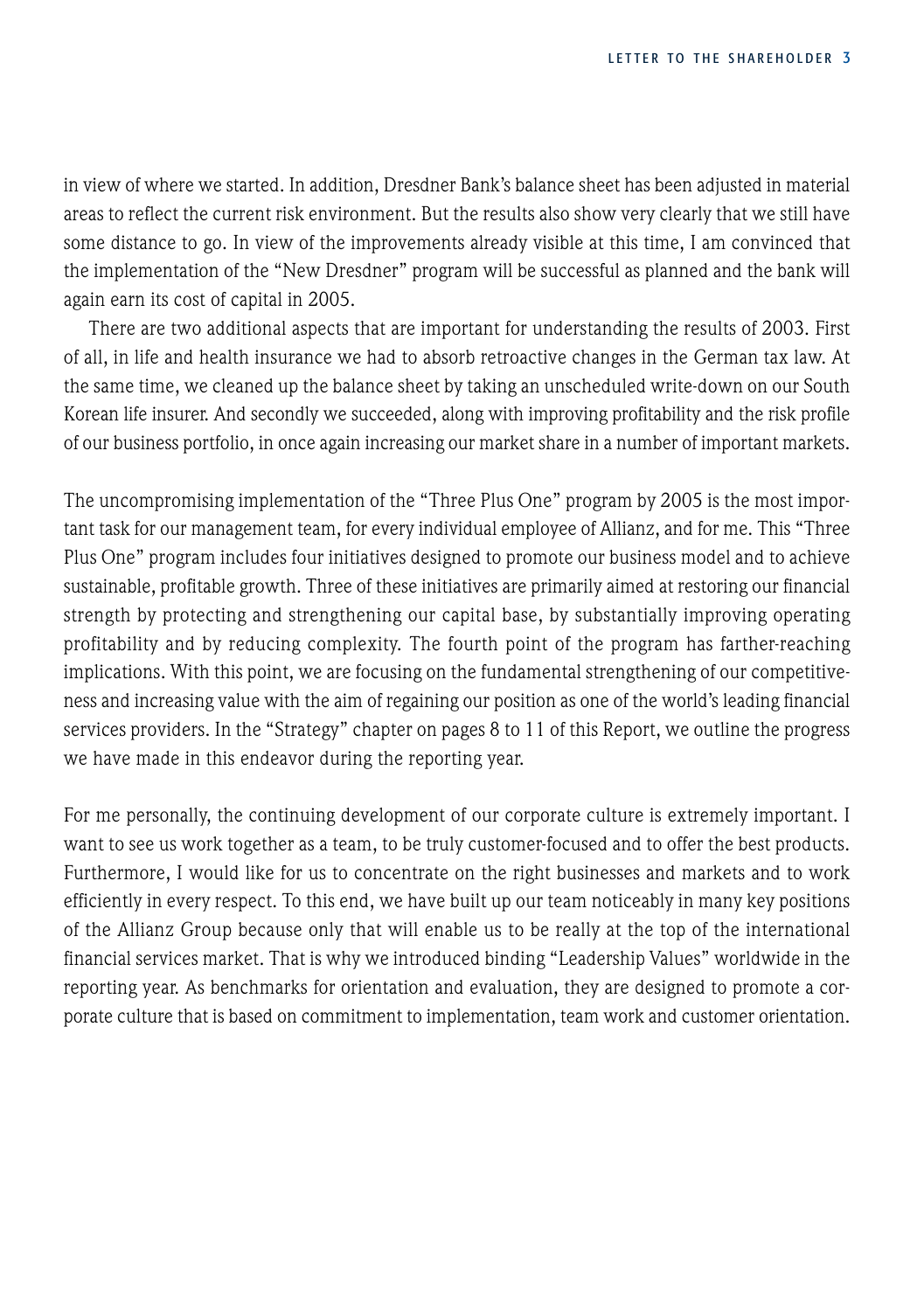The path to further strengthen our financials is outlined in the first three points of the "Three Plus One" program. But can we maintain profitable growth beyond that? Yes, I think so, and I will give two reasons why I am so certain of that.

First of all, demographic and economic data show without a doubt that the era in which everyone could count on an adequate state pension is coming to an end. Reflecting the paradigm shift, the public debate about the future of our social security systems started very late, but it has now moved to the top of the agenda all across Europe. Our broad-based study "Life Goals" reveals that people are very much interested in long-term financial planning and want a financial services provider whose advice they can trust over a long period of time. If we analyze the business environment of financial services providers, one thing becomes clear: almost everything indicates that this industry stands at the beginning of a growth cycle rather than at the peak of its maturity. When it comes to your company, Allianz, I am absolutely certain that this is so. Our local companies are trusted partners of their customers because they stand for strength and solidity in their markets.

My optimism also stems from the fact that, in one Group, we have everything that is needed for a successful insurance, private pension and asset management business, including the strategic asset of Dresdner Bank. We have the right strategies and are committed to execute them. We have the resources to implement these strategies, including solid and well-positioned operating units worldwide, motivated and committed employees, capital, customer-oriented multi-channel distribution organizations, and product development capacities that combine our expertise in insurance and financial markets. Finally, the last few years have given us the added experience that will help us to capitalize on these strengths. In that pursuit, we are guided by the following insights.

We must earn trust, customer by customer, project by project, and day after day.

We know that the preoccupation with sheer size can become the enemy of excellence.

Our strategy also includes the ability to say no, in those cases where the balance between risk and earnings is no longer acceptable.

We limit and control the overall risk and make full use of all value drivers in our sphere of influence to generate a sustainable profit.

We are guided not just by our internal benchmarks; we are also determined to become the best in our industry. In a time of great uncertainty, we want Allianz to be the one brand that stands for trust. That is an ambitious goal, particularly in view of declining guaranteed interest rates and profit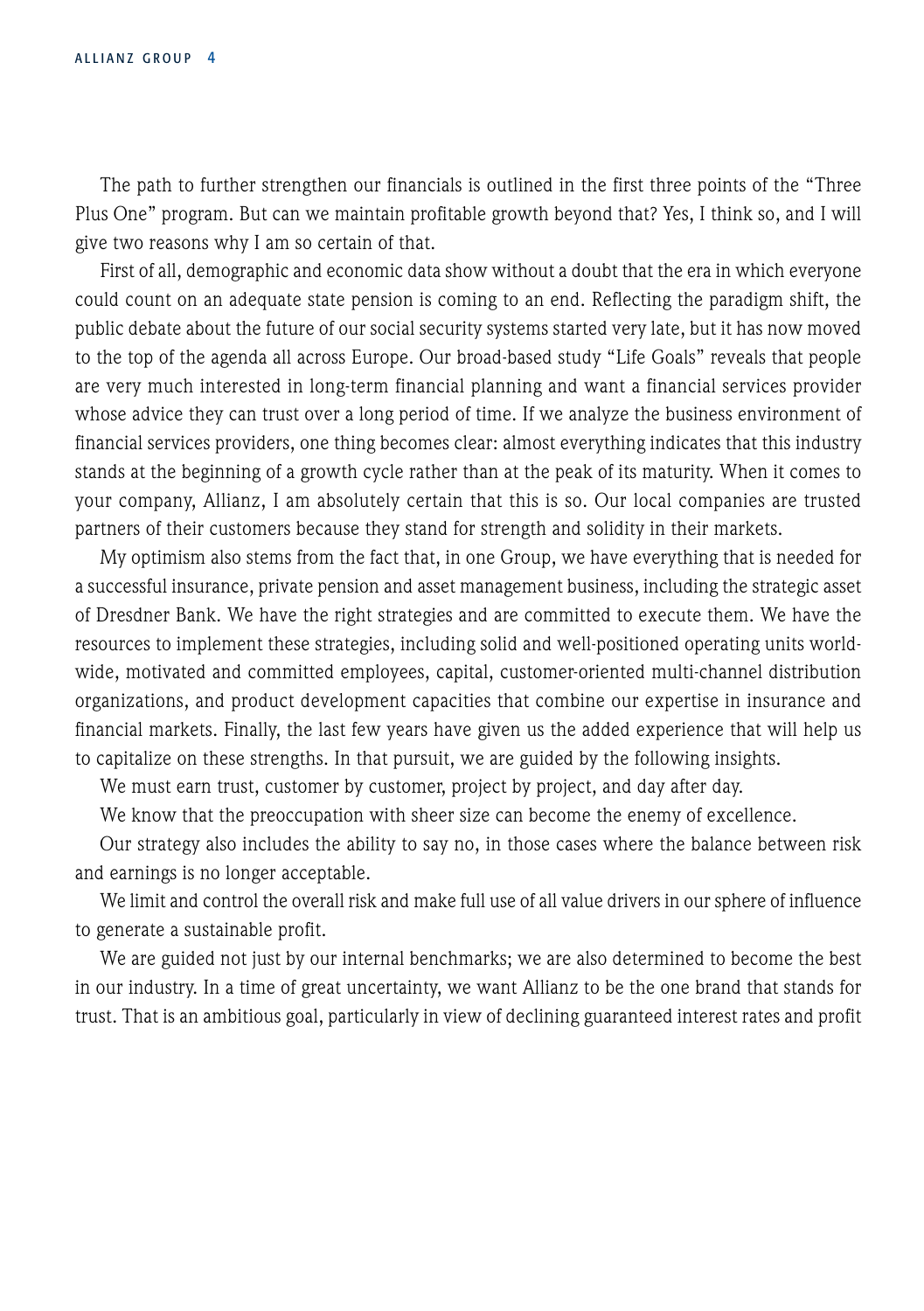participation, and the positioning of Allianz to create more value for you, the owners of this company. And yet, this goal can be reached if we continue to strive relentlessly for efficiency and to motivate our outstanding employees, agents and intermediaries.

There is still a lot of work ahead of us, if we wish to make use of all the possibilities. But I believe in the ability of our people to develop business opportunities and execute them, and I feel the strong change in attitude since the outbreak of the crisis. Your company has become "hungrier" and more enterprising. We want to be the leading international financial services provider for insurance, private pensions and asset management; we want to be the company that people really trust. Please stay with us on this path and keep your faith in Allianz. I am confident that our business model will stand the test of time and that our actions will increase the value of your investment in this company.

Sincerey yours.

2. Vilum

Michael Diekmann Chairman of the Board of Management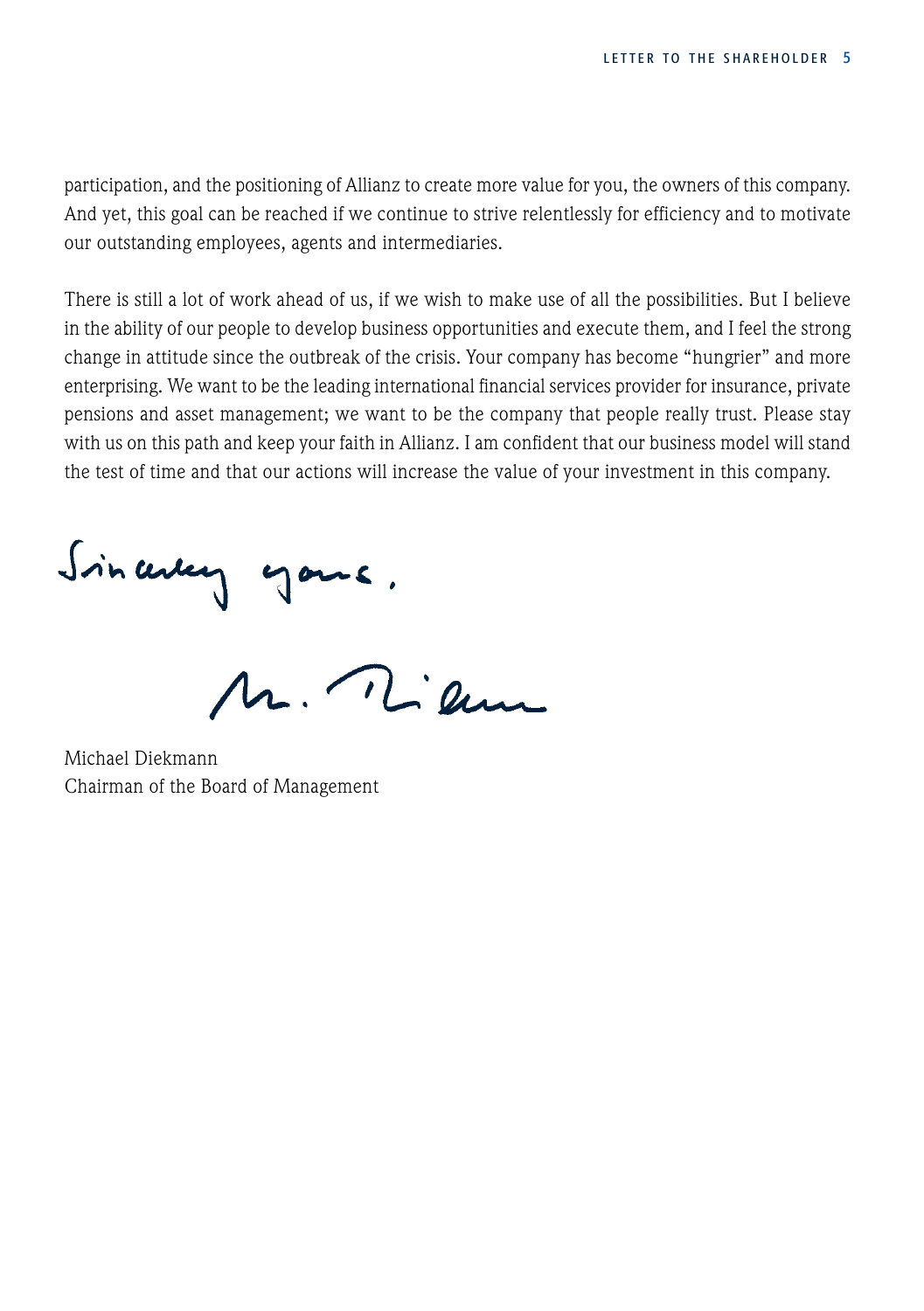## <span id="page-7-0"></span>Supervisory Board

DR. HENNING SCHULTE-NOELLE since April 29, 2003 Chairman Former Chairman of the Board of Management Allianz AG

NORBERT BLIX Deputy Chairman since April 29, 2003 Employee, Allianz Versicherungs-AG

DR. WULF H. BERNOTAT since April 29, 2003 Chairman of the Board of Management E.ON AG

DR. DIETHART BREIPOHL Former member of the Board of Management Allianz AG

BERTRAND COLLOMB Président du Conseil d'Administration Lafarge

DR. GERHARD CROMME Chairman of the Supervisory Board ThyssenKrupp AG

JÜRGEN DORMANN until May 5, 2004 Chairman and CEO, ABB Ltd.

CLAUDIA EGGERT - LEHMANN since April 29, 2003 Employee, Dresdner Bank AG

HINRICH FEDDERSEN Member of the Federal Steering Committee ver.di – Vereinte Dienstleistungsgewerkschaft

PETER HAIMERL Employee, Dresdner Bank AG

PROF. DR. RUDOLF HICKEL Professor of finance

PROF. DR. RENATE KÖCHER since April 29, 2003 Chairman Institut für Demoskopie Allensbach

FRANK LEY Employee, Allianz Lebensversicherungs-AG

KARL NEUMEIER since April 29, 2003 Employee, Allianz Versicherungs-AG

HERBERT PFENNIG since April 29, 2003 Employee, Dresdner Bank AG

SULTAN SALAM since April 29, 2003 Employee, Dresdner Bank AG

DR. MANFRED SCHNEIDER Chairman of the Supervisory Board Bayer AG

MARGIT SCHOFFER since April 29, 2003 Employee, Dresdner Bank AG

DR. HERMANN SCHOLL Chairman of the Supervisory Board Robert Bosch GmbH

PROF. JÜRGEN E. SCHREMPP Chairman of the Board of Management DaimlerChrysler AG

## MEMBERS WHO RESIGNED DURING THE PERIOD all as of April 29, 2003

DR. UWE HAASEN Former member of the Board of Management Allianz AG

DR. KLAUS LIESEN Chairman, Chairman of the Supervisory Board E.ON AG

HORST MEYER Employee, Euler Hermes Kreditversicherungs-AG

UWE PLUCINSKI Employee, Dresdner Bank AG

REINHOLD POHL Employee, Allianz Immobilien GmbH

ROSWITHA SCHIEMANN Branch Manager, Allianz Versicherungs-AG

JÖRG THAU Employee, Allianz Private Krankenversicherungs-AG

DR. BERND W. VOSS Deputy Chairman, Member of the Supervisory Board Dresdner Bank AG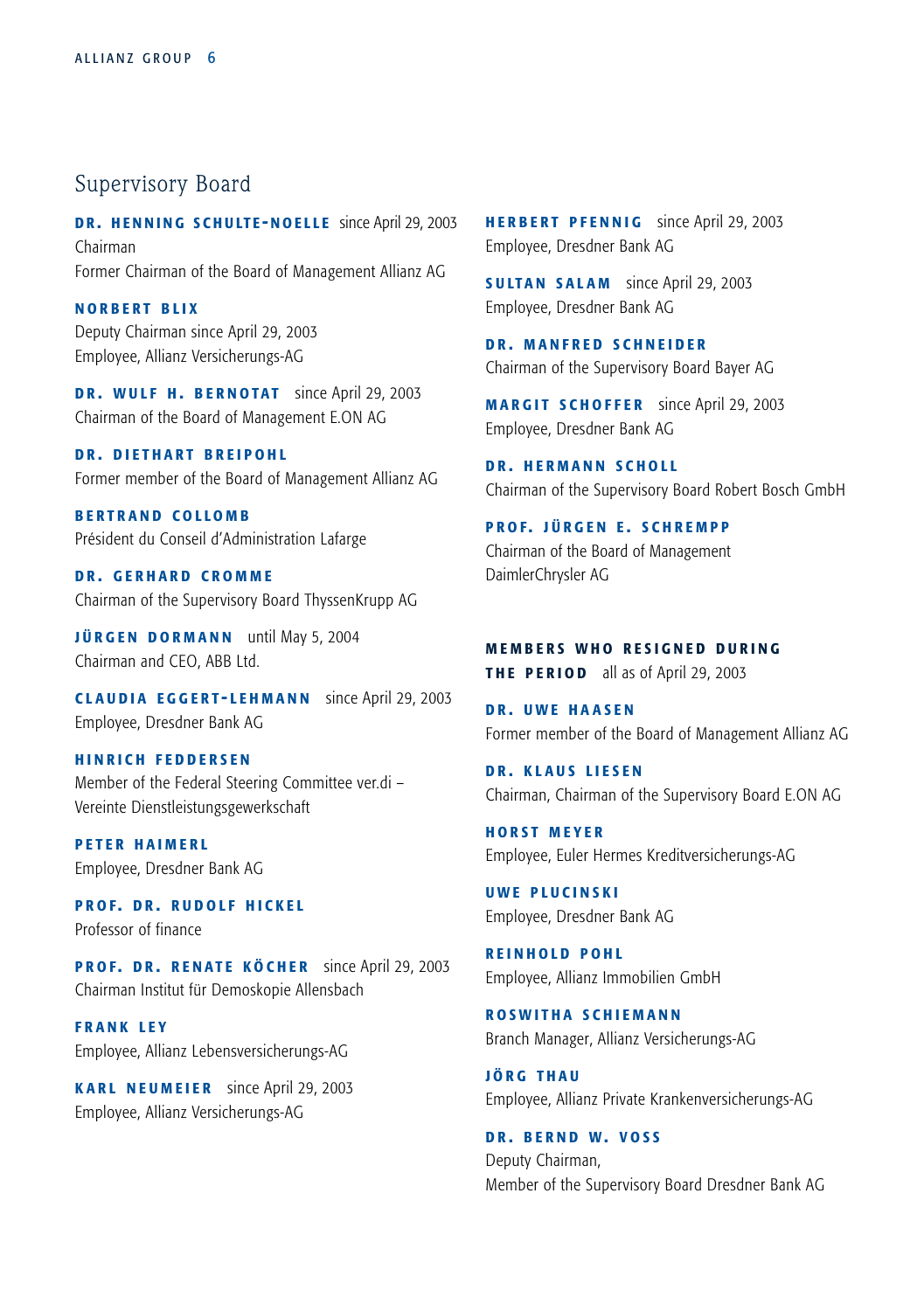## Board of Management

MICHAEL DIEKMANN Chairman of the Board of Management, since April 29, 2003

DR. PAUL ACHLEITNER Group Finance

DETLEV BREMKAMP Europe II

## JAN R. CARENDI since May 1, 2003, Americas

DR. JOACHIM FABER Allianz Dresdner Asset Management

## DR. REINER HAGEMANN Europe I, Director responsible for Labor Relations

DR. HELMUT PERLET

Group Controlling, Accounting, Taxes, Compliance

## DR. GERHARD RUPPRECHT

Group Information Technology, Life Insurance Germany

# DR. HERBERT WALTER

since March 19, 2003, Allianz Dresdner Banking

DR. WERNER ZEDELIUS Growth Markets

## MEMBERS WHO RESIGNED DURING THE PERIOD

DR. BERND FAHRHOLZ until March 25, 2003, Allianz Dresdner Banking

#### DR. HORST MÜLLER

until December 31, 2003, Group Financial Risk Management

## DR. HENNING SCHULTE-NOELLE

until April 29, 2003, Chairman of the Board of Management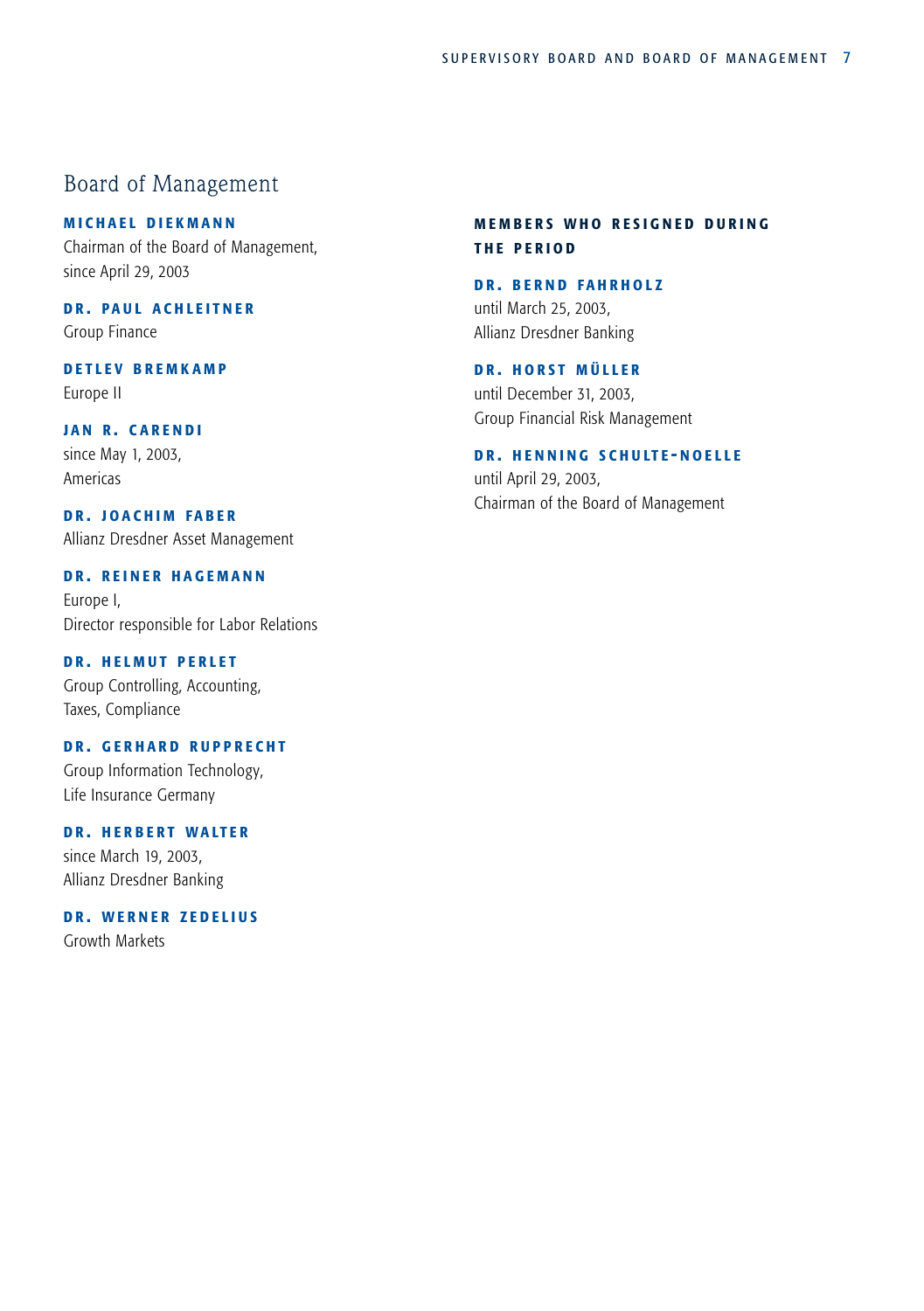<span id="page-9-0"></span>We have learned the lessons from last year's loss and adapted our strategy to the new market and risk situation. The result is our "Three Plus One" program. It continues the earlier Allianz initiatives for securing and increasing profits, makes them more precise and defines the framework for our actions until 2005. It is designed to sharpen the focus of the Group's business activities, boost its competitiveness and strengthen its orientation towards the sustainable creation of value.

The "Three Plus One" program comprises four mutually complementary, cross-linked initiatives that are implemented simultaneously. The first three are aimed at restoring the known financial strength and performance of Allianz in all relevant entrepreneurial dimensions. The fourth point, the "Plus One," goes beyond these initiatives. Its purpose is to make sure that our future competitiveness is the key driver in the implementation of all these measures.

The four strategic concepts of "Three Plus One" are the following:

The "Three" stands for protecting and strengthening our capital base, for a significant boost of our operating profitability and for a focused portfolio – and thus a reduction of complexity. That is the program with which we will fortify the foundation of our business activity. In the "Plus One" concept, we are focusing on the fundamental strengthening of our competitiveness and increasing value.

What stands behind this program and what progress has already been achieved?

## 1 Protecting and strengthening our capital base

If we want to remain a reliable business partner for our customers and be able to implement our ambitious growth and profitability plans, we must have adequate equity and risk capital. That was the purpose of our substantial capital increase in April 2003. We are pressing ahead with the extension of a company-wide risk management system that protects the capital base by setting risk standards and limits that are applicable worldwide. At the same time, all business activities are brought into line with our internal risk capital model, which places particular emphasis on diversification. This is based on the fact that the risk capital required for an entire risk portfolio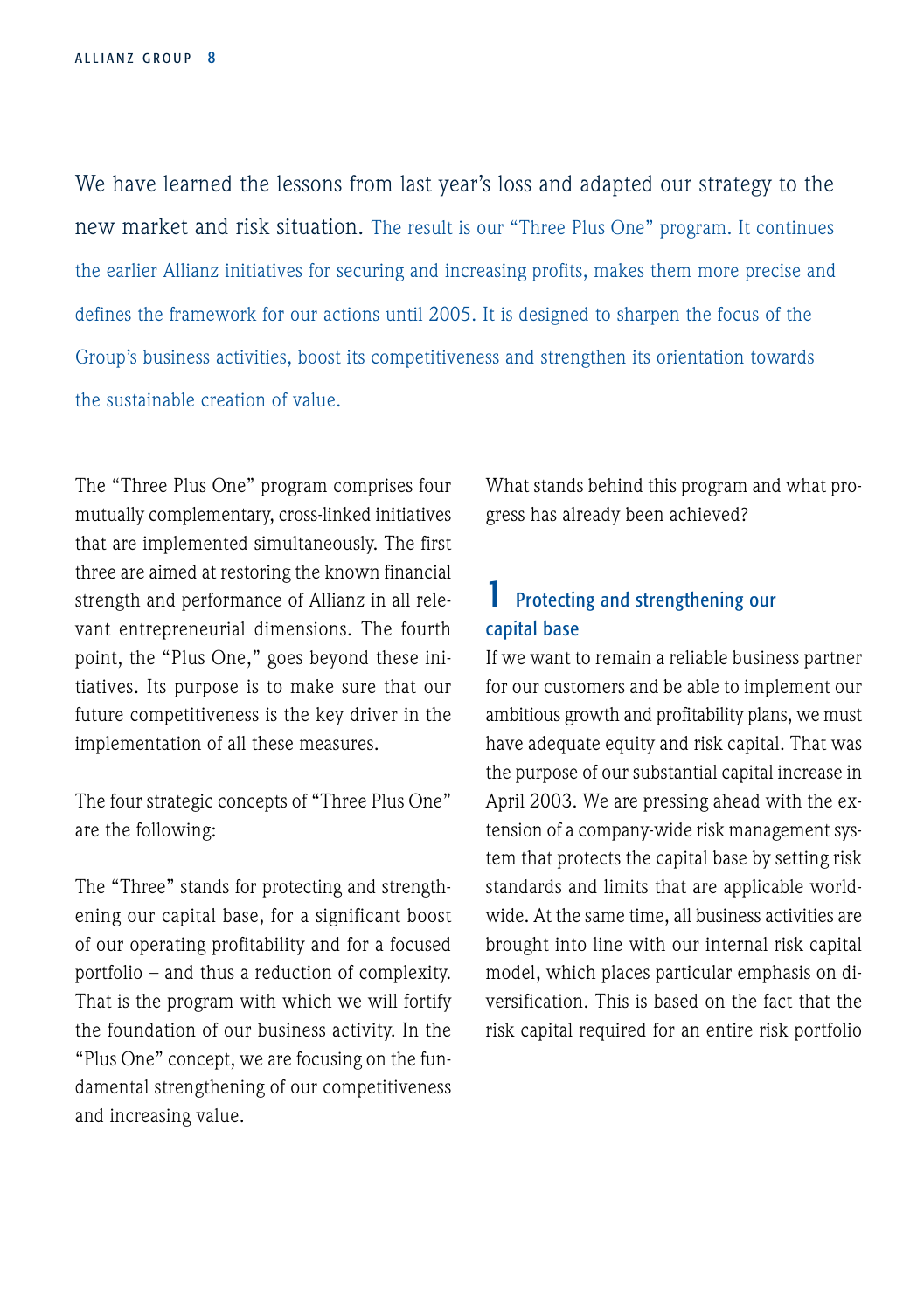is less than the sum of the capital needs of all the individual risks it contains, because the probability that various worst-case scenarios will occur at the same time is extremely low. To limit our exposure to stock market fluctuations, we scaled down shareholdings such as those in Beiersdorf and Munich Re, which concentrated risk because of their size, and reduced the overall share of stocks in our investment portfolio from 19 to 16.4 percent. At the same time, the proceeds from these transactions and from the sale of subcritical activities strengthened our shareholders' equity. Overall, our equity capital grew by 6.9 billion euros to 28.6 billion euros.

# 2 Significant boost of our operating profitability

Here, it is a matter of making sure that Allianz operates and grows profitably. We adjusted the prices and conditions in the insurance business to the actual risk situation, exposed ourselves to fewer additional capital market risks, continually ramped up the efficiency of our operations and eliminated those risks from our existing portfolio which were not matched by an adequate profit potential. The major successes in the reporting year were the acceleration and deepening of the turnaround programs at Fireman's Fund, Allianz Global Risks, AGF and Dresdner Bank, as well as the improvement of the combined ratio in property and casualty insurance from 105.7 to 97.0 percent. In life insurance, we brought down the expense ratio, and we reduced the cost-income ratio in asset management and at Dresdner Bank. These indicators are the most effective levers for improving operating income.

Important prerequisites were rigorous cost management in all segments, especially in life insurance, and, where necessary, a radical reform of our business models with a clear profitability target. Having already completed this work in the U.S.A., Australia and Austria, we continued to pursue it vigorously in the reporting year in Switzerland, in our asset management segment, at Dresdner Bank and in France. Divesting subcritical activities and risks with no corresponding profit opportunities is another key element of the "Three Plus One" program.

# $\overline{3}$  A leaner portfolio and reduction of complexity

In the past decades, we have used openings in the market to build up a far-reaching international business portfolio. That made good sense, because such opportunities can vanish with unexpected speed. Now, we are subjecting this portfolio to a painstaking analysis with the objective of disposing of those interests which did not meet our original expectations.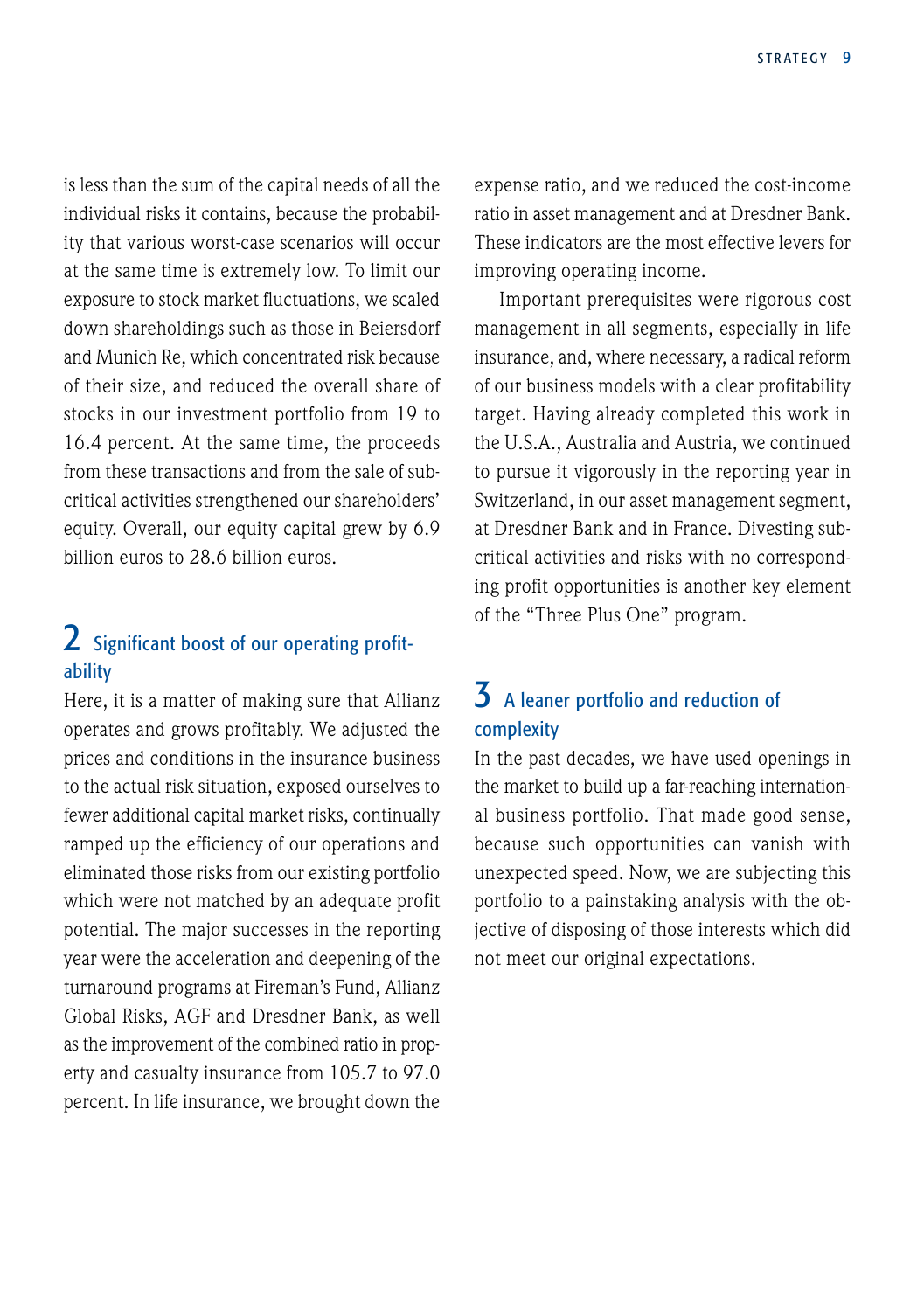By now, the number of disposals has reached 18. That freed up approximately 0.9 billion euros in risk capital and 1.9 billion euros in liquidity. But our primary concern is not just to free up risk capital; rather, we are striving for proximity to the customer and efficient management. We do not want to tie up valuable resources in businesses that offer no prospects of achieving our ambitious goal of sustainable profitable growth.

Down the line, the reduction of complexity will increase efficiency, for example by pooling IT procurement worldwide. In the reporting year, we generated savings of about 55 million euros from the part of our global purchasing volume analyzed thus far (160 million euros). That is 35 percent of the budget considered. Increased efficiency and better service are also the objectives of merging similar businesses or placing them under central control. Allianz Marine & Aviation and Allianz Risk Transfer, Mondial and Euler Hermes, as well as Allianz Global Risks, are units that were born of this logic.

The reduction of complexity and the concomitant increase of earnings are also served by efficient synergy management. That is why last year we regrouped the units Allianz Knowledge Management, International Department Health, and Synergy Projects in Allianz Group Business Services. The mission of this Group Center is to

support the operating units worldwide in increasing their earnings power through an even more targeted transfer of know-how, best practice exchanges, and the exchange of experts.

# Plus 1 Sustainable increase of our competitive strength and value

This element of our strategy, the "Plus One," is our "On Top Fitness and Outperformance Program". By that we mean the sustainable increase of our competitiveness and our company value beyond the usual parameters: by strengthening our core business, refining management instruments and accelerating profitable growth. The efficiency gains from the first three program components of "Three Plus One" are invested in business areas that are best suited to reaching these objectives. These can be individual markets, our sales organization or the sharpening of our customer focus.

The central concepts linked to this component are "Customer Satisfaction" and "Sales Culture". The quality of our services and products, our marketing drives, our customer interfaces and the back office processes supporting them must all converge in one point: we want to be the consumer's first choice and not compete on price alone. Our objective is to create life-long customer relations that are beneficial to both partners.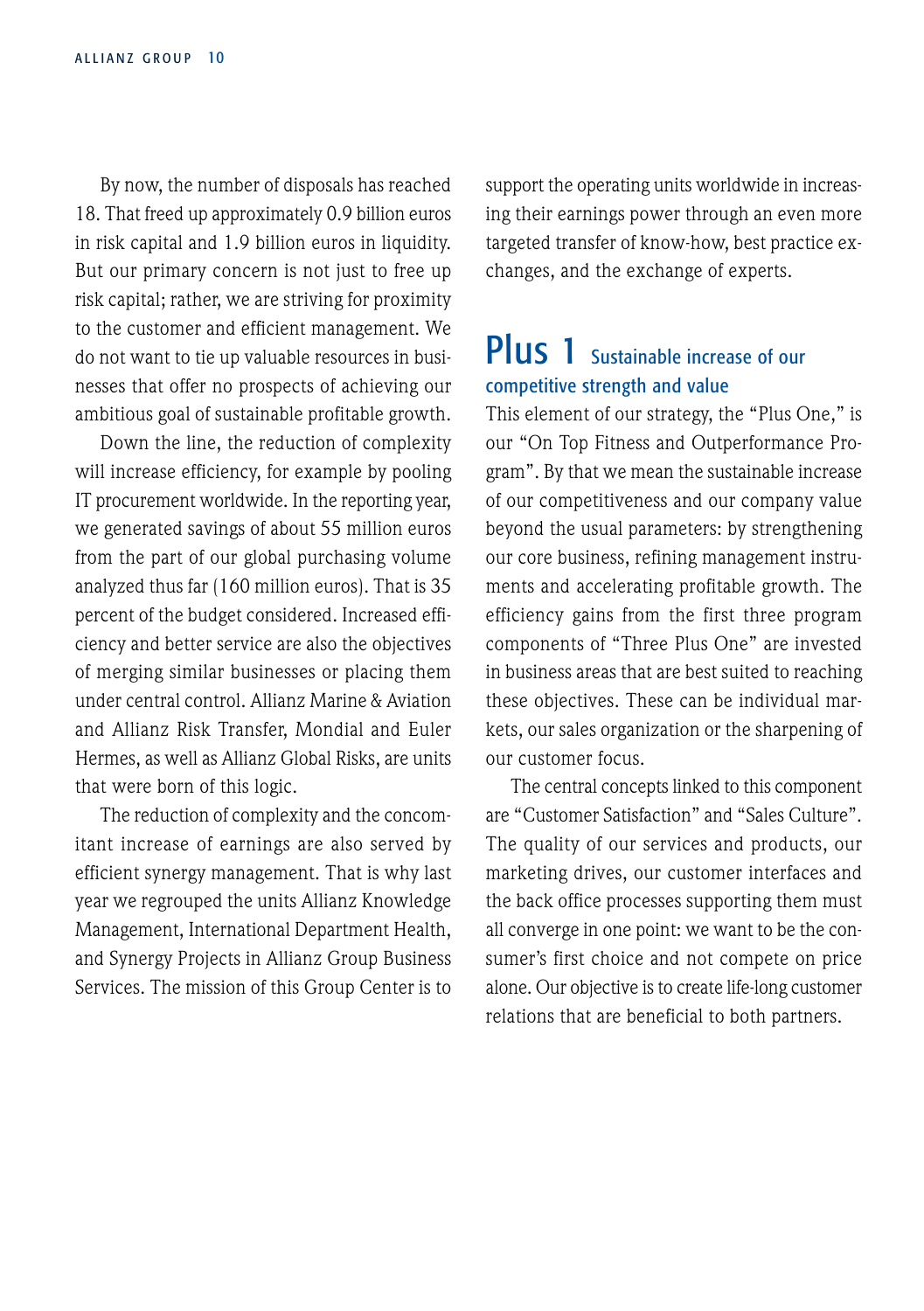In order to reinforce the entrepreneurial outlook of the company, we have changed the process of capital allocation. The holding has now taken on the role of a capital market in which each operating unit competes for additional capital. And only those units that present the best business plans and can prove the highest creation of added value will qualify for more risk capital. In keeping with this concept, we have reduced the volume of risk capital in those units of Dresdner Bank that are non-strategic or unprofitable, for example in the credit restructuring unit IRU and in the investment portfolio. Instead, this risk capital was allocated to segments that generated higher income. Overall, this redirection of capital resources has strengthened the profitability of Allianz and increased the normalized return on capital employed across all segments from 3.1 to 12.6 percent<sup>\*</sup>). The internal capital market thus created will enhance the entrepreneurial spirit of the entire organization, because it rewards those whose local strategies are successful with their customers while at the same time generating an attractive return on investment. And that is very much in the interest of our shareholders.

We are convinced that this customer relations oriented approach creates added value and secures the basis for sustainable profitable growth. That makes it the decisive vector for the implementation of the entire "Three Plus One" initiative, right up to our highest strategic objective: we want to be the leading international financial services provider for insurance, private pensions and asset management, we want to be the one company that people can really trust.

<sup>\*)</sup> In this calculation, investment income is determined by means of a normalized performance rate. We thereby smooth out the influence of fluctuations in the capital markets and of profit taking. At present, we are normalizing stock performance at 8.5 percent.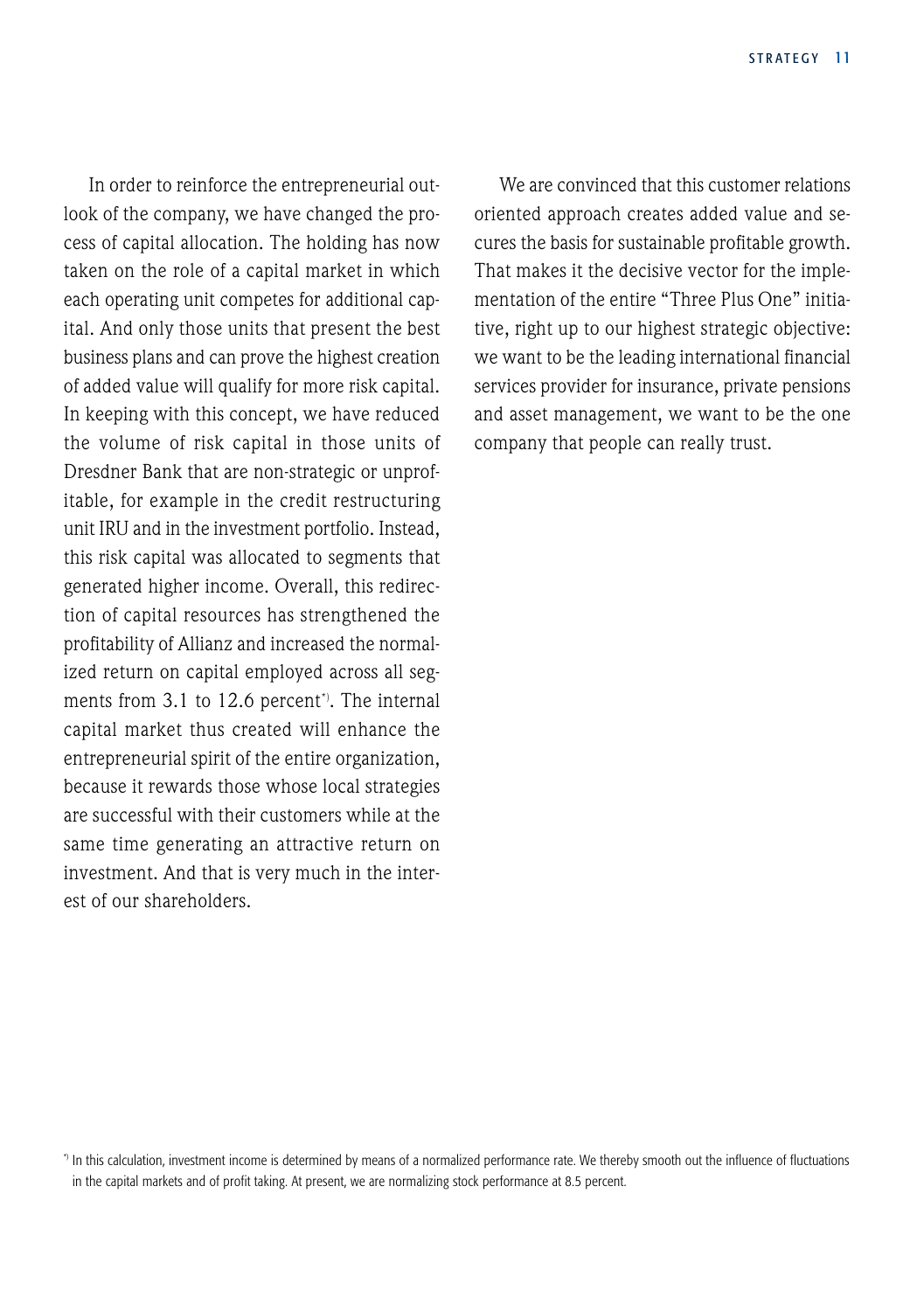<span id="page-13-0"></span>After three bearish years, confidence has returned to the stock market. The surprisingly quick end of the war in Iraq allayed many fears on the part of the investors and paved the way for widespread market optimism. This change in mood also drove up stock market indicators. Considered over the entire year, the Allianz share price went up 23.9 percent and outperformed the corresponding Dow Jones EURO STOXX Insurance Index. Above all, we take this increase in value as a recognition of our decisive improvements in the operating business and we are pleased that after the very bad year of 2002, investors' confidence is once again growing. The broad-based recovery of our business incited us to once again propose to distribute a dividend of 1.50 euros per share for the year 2003, even though the number of our shares is now significantly higher.

## The Allianz share gets back on track

After the difficult stock market years 2001 and 2002, the Allianz share got back on track in the reporting year. Parallel to the escalation of the crisis in Iraq, however, our share price suffered another steep decline until March. But thereafter, it recovered very well and started a sustained catch-up rally, which ended with an annual plus of 23.9 percent. At that level, the Allianz share outperformed both the Dow Jones EURO STOXX Insurance  $(+16.5$  percent) as well as the crossindustry Dow Jones EURO STOXX 50 (+15.7 percent); but the recovery was weaker than that of the German stock index DAX (+37.1 percent). The rise of the Allianz share price after the capital increase is a convincing proof of trust and an



Current information on the development of the Allianz share price is available on the Internet at www.allianzgroup.com/investor-relations.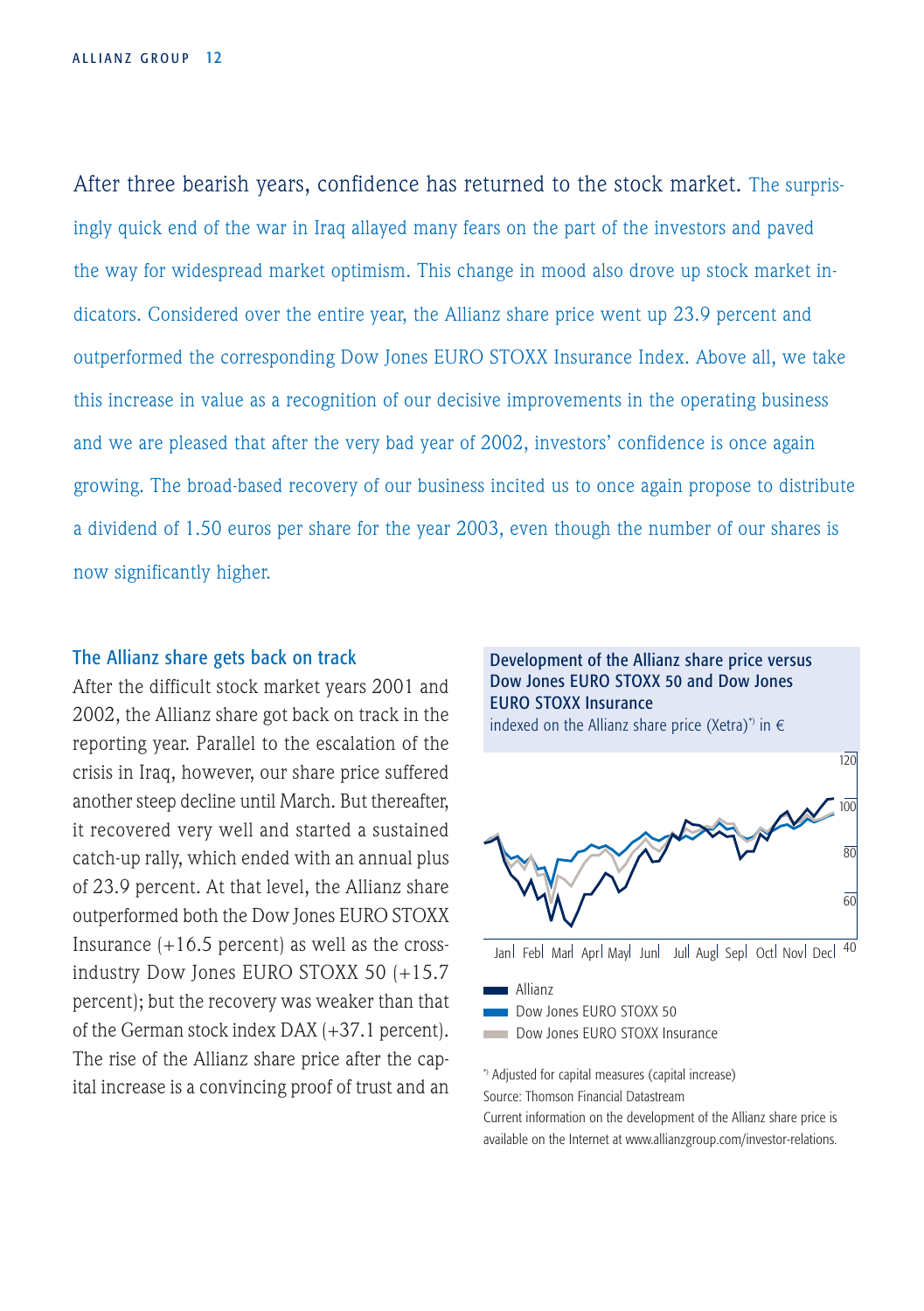## Allianz share performance in comparison

Average annual performance in %

|                                | 1 year | 5 years       | 10 years      |
|--------------------------------|--------|---------------|---------------|
| Performance                    | 2003   | $1999 - 2003$ | $1994 - 2003$ |
| Allianz (excl. dividends)*)    | 23.9   | $-18.7$       | $-1.9$        |
| Allianz (incl. dividends)*)    | 26.3   | $-18.0$       | $-1.3$        |
| DAX.                           | 37.1   | $-4.6$        | 5.8           |
| Dow Jones Euro STOXX 50        | 15.7   | $-3.8$        | 6.8           |
| Dow Jones Euro STOXX Insurance | 16.5   | $-12.5$       | 24            |
|                                |        |               |               |

\*) Adjusted for capital measures (capital increase)

Source: Thomson Financial Datastream

indication that the market is well aware of our financial strength and our marked improvements in operations.

Since this recovery of our share price followed a massive deterioration over more than two years, it was not sufficient to post a positive performance in the ten-year comparison, which stands at an annual average minus 1.9 percent. If we extend the observation period and look at the development of the Allianz share price over the last twenty years, the average increase comes to 8.2 percent per year.

With a market capitalization of 37 billion euros at the end of the year, Allianz remains one of the most highly valued financial services providers in Europe. Our share is listed in all the major indexes: Germany's DAX, Dow Jones STOXX 50 and MSCI Europe, and it is used in calculating the FTSE Eurotop 100 and the MSCI World Index. The Allianz share is also included in the Dow Jones Sustainability Index. This index only lists the top 10 percent of companies in a given industry that have obtained the best rankings in a sustainability rating. The ranking is based on economic, ecological and social criteria. More information on this is available at www. allianzgroup.com/sustainability.

## Weighting of the Allianz share in major indexes on December 31, 2003 in %

| DAX (fourth largest single share)                        | 80   |
|----------------------------------------------------------|------|
| Dow Jones Furo STOXX 50<br>(13th largest single share)   | 24   |
| Dow Jones Euro STOXX Insurance<br>(largest single share) | 19 R |
| MSCI Europe Index<br>(34th largest single share)         | 0.7  |
| MSCI Europe Insurance Index<br>(largest single share)    | 142  |
| MSCI World Index<br>(96th largest single share)          |      |

Sources: Bloomberg, Thomson Financial Datastream, Morgan Stanley Capital International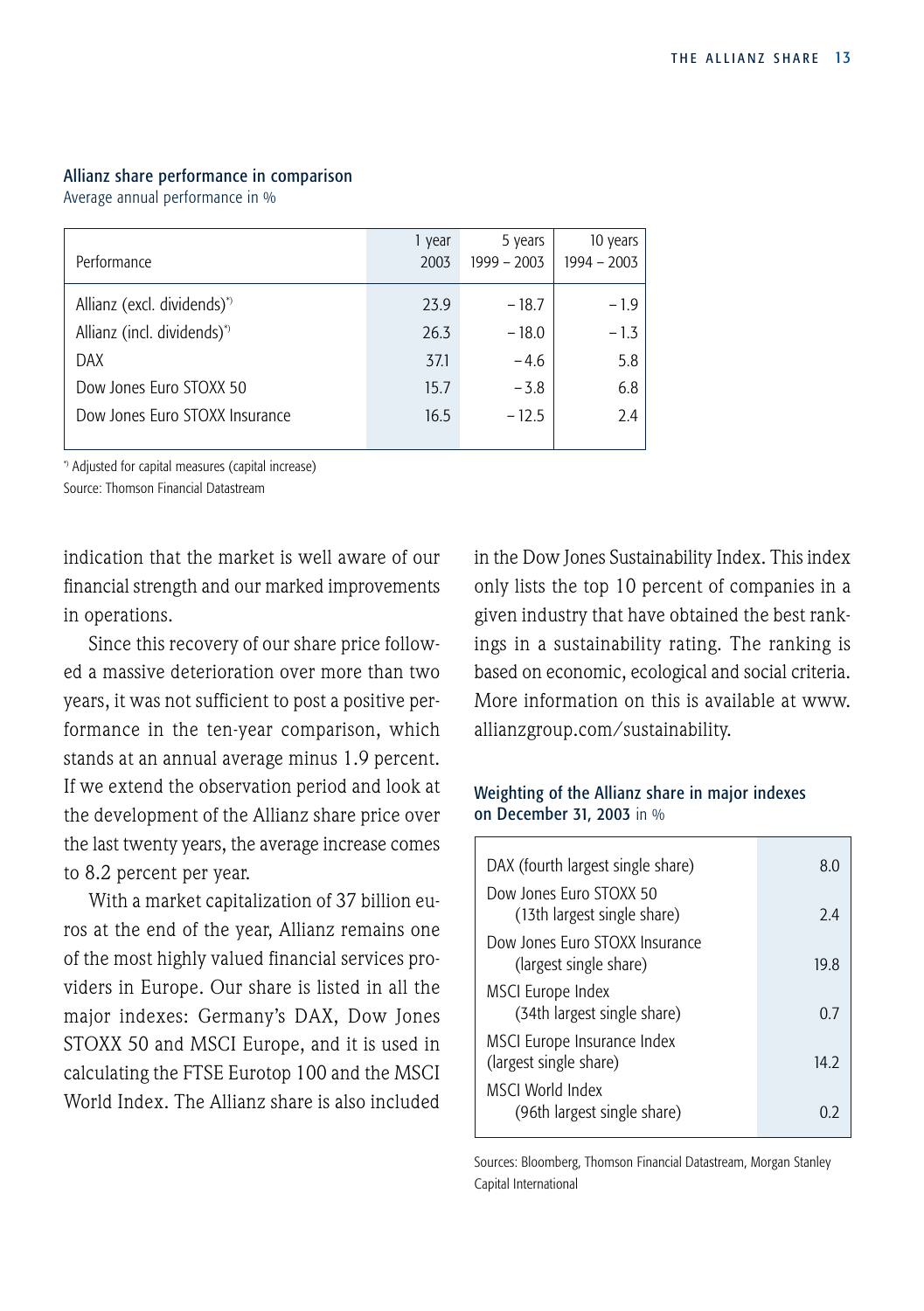

1) Market capitalization calculated without treasury shares 2) Adjusted for capital measures (capital increase) Source: Thomson Financial Datastream

## Successful capital increase

In April 2003, we increased our capital with subscription rights and issued 117 million new shares for this purpose. Fifteen old Allianz shares entitled their holders to acquire seven new shares at a price of 38 euros each, so that the transaction strengthened our capital with 4.4 billion euros. On this basis, we are better able to bring our competitive advantages into play. The capital increase was well received: close to 100 percent of shareholders accepted the very attractive offer and subscribed new shares.

#### Key figures on the capital increase

| Subscription period<br>Subscription ratio | April 15, 2003 - April 29, 2003<br>$15 \cdot 7$ |
|-------------------------------------------|-------------------------------------------------|
| Subscription price                        | 38 euros                                        |
| Shares issued                             | 1172 million                                    |
| Proceeds                                  | 44 billion euros                                |
| Trading in<br>subscription rights         | April 15, 2003 - April 25, 2003                 |
| High/low<br>subscription rights           | 9.40 euros / 7.27 euros                         |
| Closing price<br>subscription rights      | 740 euros                                       |

## Earnings per share back to a solid plus

Earnings per share followed the progress in the operating business and improved clearly from  $-4.44$  euros to  $4.77$  euros.

## Higher dividend payout

We maintain the continuity of our dividend policy and propose to our shareholders at the Annual General Meeting to distribute a dividend of 1.50 euros per share for 2003, unchanged from last year. Due to the higher number of Allianz shares, the dividend payout will increase 47 percent to 551 million euros.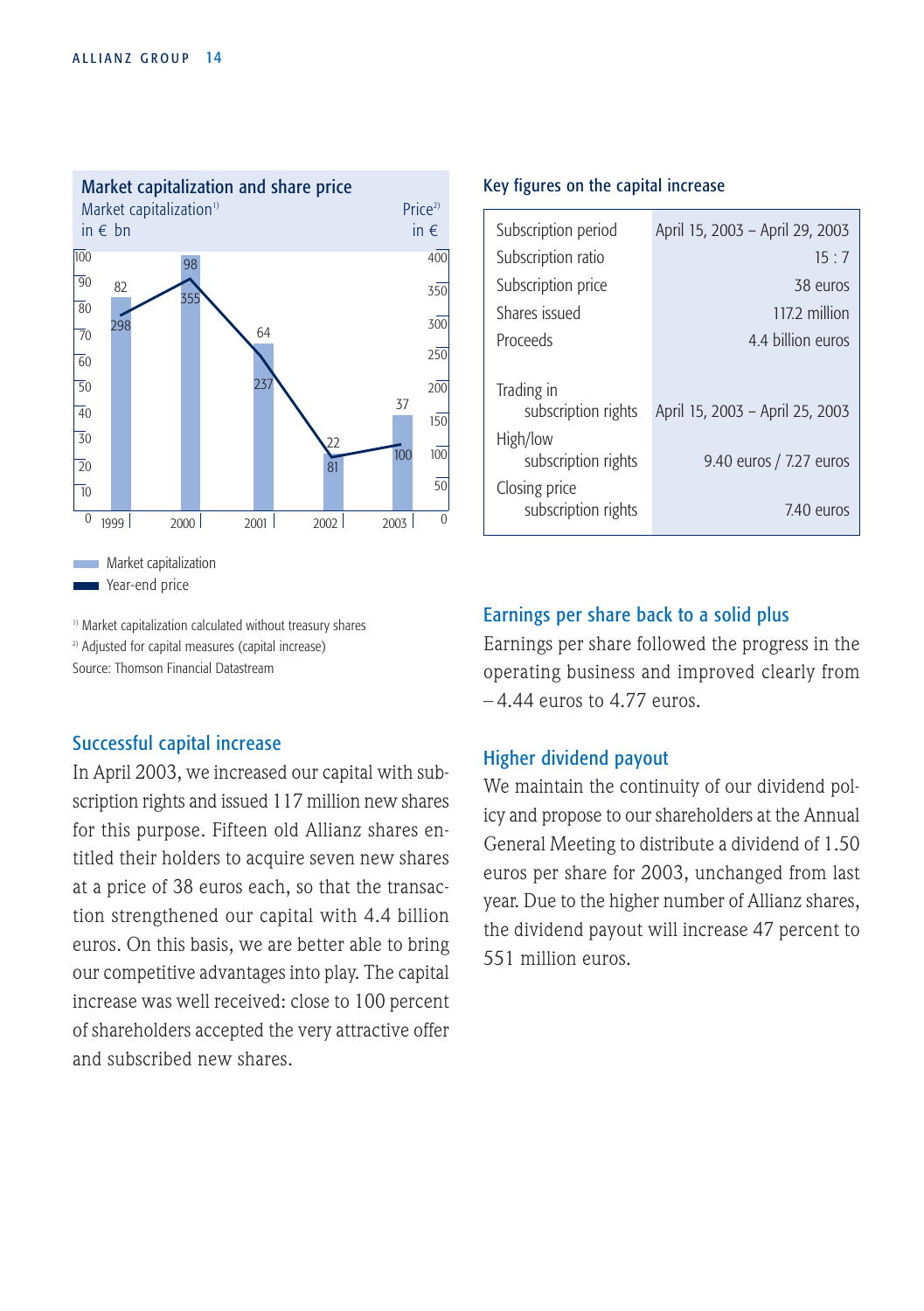

## Public offer to holders of profit participation certificates

In a voluntary public offer, we invited the holders of Allianz profit participation certificates to exchange their certificates for Allianz shares. This offer was designed to restructure our capital. The exchange was completed in January and ended with a satisfactory acceptance ratio of 86 percent. We issued a total of 6.1 million shares from treasury stock to holders of profit participation certificates. Following this offer, the terms for the certificates still outstanding remain in force. We do not intend to issue a call for their redemption as of December 31, 2006.

## Free float now over 83 percent

The free float percentage of our share continued to rise in 2003, from 71 percent in the previous year to the current 83 percent. The increase is mainly attributable to Munich Re, which reduced its stake in Allianz from about 20 percent to close to 12 percent. This makes Allianz one of the largest publicly held corporations in Europe. A higher free float percentage raises the liquidity of our share and upgrades its weighting in most major indexes. Up-to-date information on our shareholder structure is available on the Internet at www.allianzgroup.com/investor-relations.





Source: Allianz AG share register



## Regional distribution of share ownership on December 31, 2003

Source: Allianz AG share register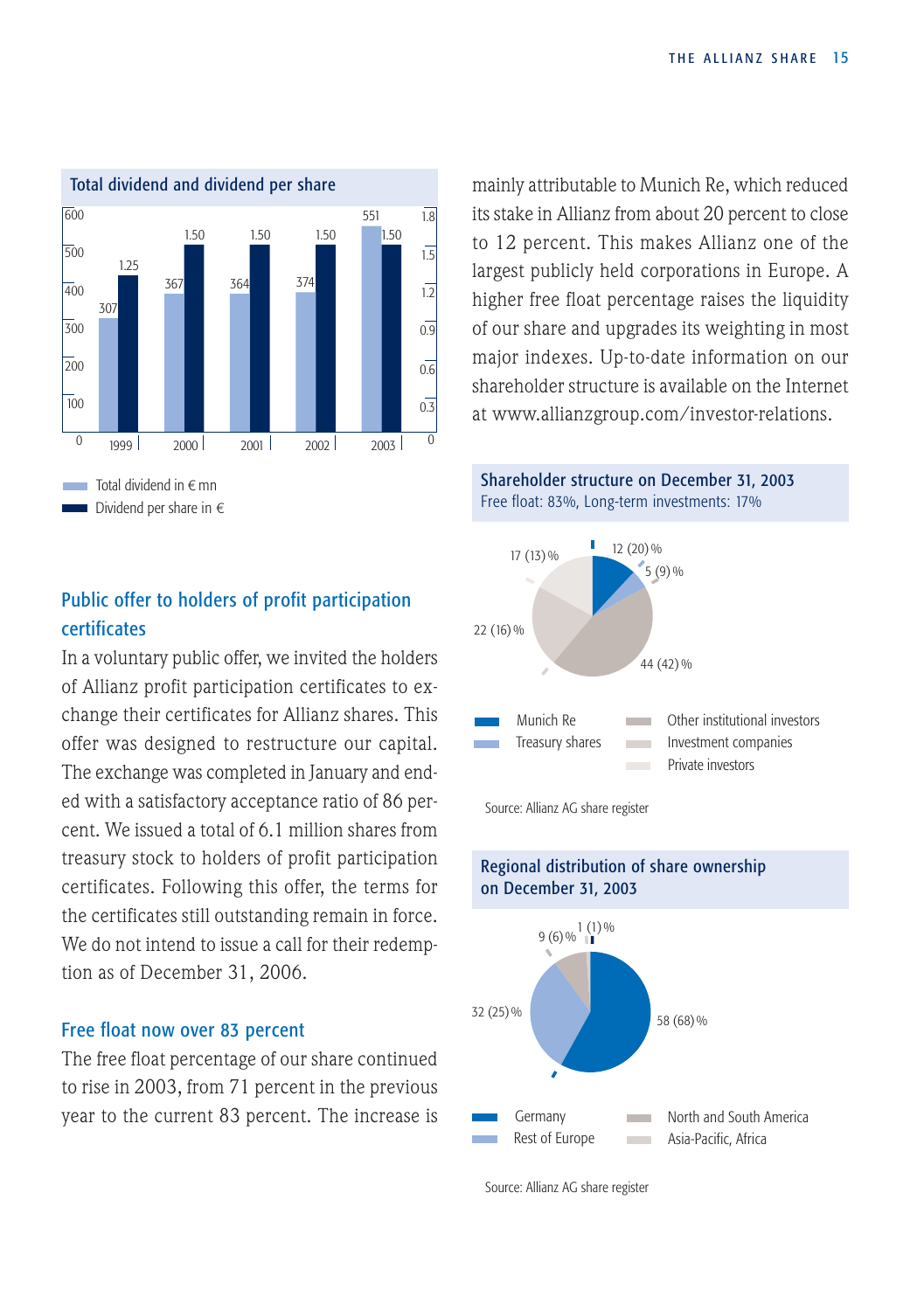The higher free float and the capital increase also led to a rise of the number of shareholders, from 510,000 to over 570,000. Trading volumes went up as well. On an average day, approximately 3.9 million Allianz shares are bought and sold through the electronic trading system Xetra. That put the trading volume of our share in second position among the thirty DAX stocks.

Since the end of 2000, Allianz shares have also been traded on the New York Stock Exchange in the form of American Depositary Receipts (ADR). Ten ADRs are the equivalent of one Allianz share.

#### Value-oriented management

Our foremost objective is profitable growth. That is why we use "Economic Value Added" (EVA®) as the key indicator for controlling our business.

## Performance-based remuneration

Our "Group Equity Incentive Plan" gives toplevel management an additional incentive for increasing the Allianz market capitalization. It combines two instruments through which management participates in the development of the Allianz share price. On the one hand, the stock appreciation rights (SAR) known from previous

|                                                                           |             | 2003        | 2002        | 2001        |
|---------------------------------------------------------------------------|-------------|-------------|-------------|-------------|
| Subscribed capital on December 31                                         | €           | 984,880,000 | 682,408,000 | 682,055,680 |
| Number of shares on December 31                                           |             | 384,718,750 | 266,565,625 | 266,428,000 |
| Number of shares on December 31<br>(excluding treasury shares)            |             | 367,139,707 | 243,124,517 | 241,189,535 |
| Average number of shares in the fiscal year <sup>1), 2)</sup>             |             | 338,201,031 | 276,854,382 | 277,763,292 |
| Average number of shares traded per day on Xetra                          | mn          | 3.9         | 1.7         | 1.0         |
| Share price on December 31 <sup>2)</sup>                                  | €           | 100.1       | 80.8        | 237.1       |
| High for the year <sup>2)</sup>                                           | €           | 101.5       | 255.6       | 355.3       |
| Low for the year <sup>2)</sup>                                            | €           | 40.5        | 68.4        | 183.0       |
| Market capitalization on December 31 <sup>1)</sup>                        | $\notin$ bn | 36.7        | 22.0        | 64.2        |
| Share price performance in the year<br>(excluding dividend) <sup>2)</sup> | 0/0         | 23.9        | $-65.9$     | $-33.3$     |
| Dividend per share                                                        | €           | 1.50        | 1.50        | 1.50        |
| Earnings per share <sup>2)</sup>                                          | €           | 4.77        | $-4.44$     | 5.71        |
| Earnings per share, before depreciation                                   |             |             |             |             |
| of goodwill <sup>2)</sup>                                                 | €           | 8.92        | $-0.24$     | 8.62        |
| Return on equity                                                          | 0/0         | 6.4         | $-4.6$      | 4.7         |
| Return on equity, before depreciation of goodwill                         | 0/0         | 12.1        | $-0.3$      | 7.1         |

#### Allianz share key indicators at a glance

<sup>1)</sup> Excluding treasury shares

EVA ® is a registered Trademark of Stern Steward & Co.

<sup>2)</sup> Adjusted for capital measures (capital increase)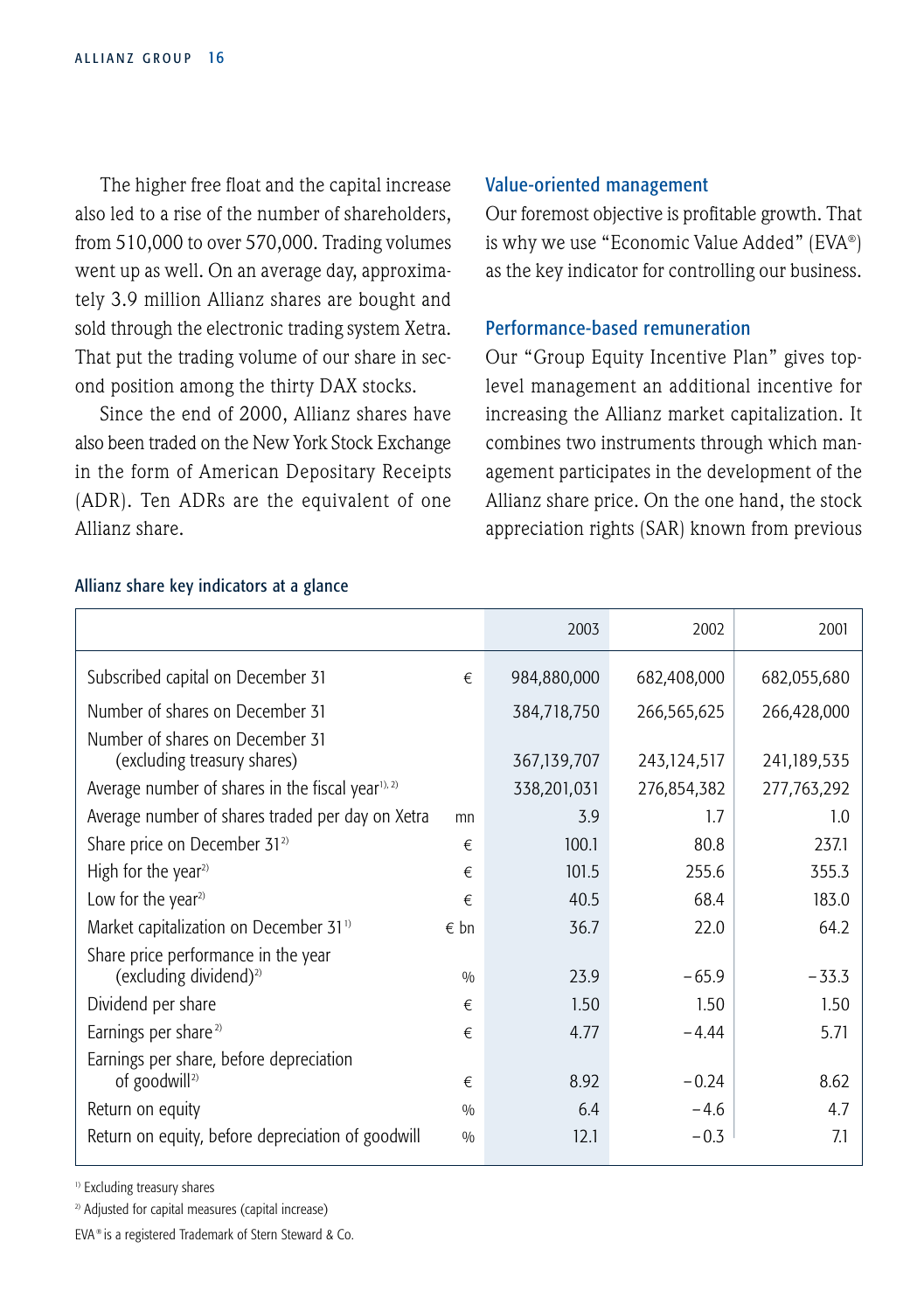years continue to exist. On the other hand, restricted stock units (RSU) were issued for the first time. The number issued to each senior manager depends mainly on the EVA® created; in addition, the achievement of individual objectives is taken into account. The combination of stock appreciation rights and restricted stock units balances earnings and risk and reduces the leverage effect that comes about especially with a relatively low share price. The new system also meets the demands of shareholder representatives and of corporate governance bodies. These had expressed their objection to having senior management participate in the development of the company's value solely by issuing stock options. In 2003, approximately 550 senior managers were entitled to stock-based remuneration. Due to the unsatisfactory share price development in the past years, the stock appreciation rights for the years 1999 to 2002 are far out of the money, so that the participants were not yet able to derive any benefits from them.

#### Growing interest in the Annual General Meeting

Our Annual General Meeting for fiscal 2002 was attended by approximately 7,500 shareholders, 1,800 more than in the previous year. At the same time, the voting share capital represented decreased approximately 7 percentage points to about 40 percent. This was mainly due to our growing free float and to shares held by investors outside Germany. To nonetheless reach as many investors as possible, we directly addressed German asset management companies and advertised attendance by Internet. As in the previous

## Basic Allianz share information

| Share type<br>Denomination | Registered share<br>Share with no par value                                        |
|----------------------------|------------------------------------------------------------------------------------|
| Stock exchanges            | All German stock exchanges,<br>London, Paris, Zurich, New York                     |
| Security codes             | WKN 840 400<br>ISIN DE 000 840 400 5<br>Common code 001182013<br>CUSIP 018805 10 1 |
| Reuters                    | AIVG DE                                                                            |
| Bloomberg                  | AIV GY                                                                             |

year, online participants were able to change their instructions during the meeting, as long as voting had not yet begun. For the first time, we offered to send out the documentation for the Annual General Meeting by e-mail. This service was widely used. Detailed information on the Annual General Meeting is available at www.allianz group.com/agm.

## Strengthening Investor Relations

We continued to strengthen our investor communication, particularly in view of the capital increase. After the announcement, we approached our investors in the leading European financial centers, informed them about current business developments and showed them the importance of the capital increase for the future return on their investment. Overall, we held about 250 meetings with analysts and institutional investors in the reporting year.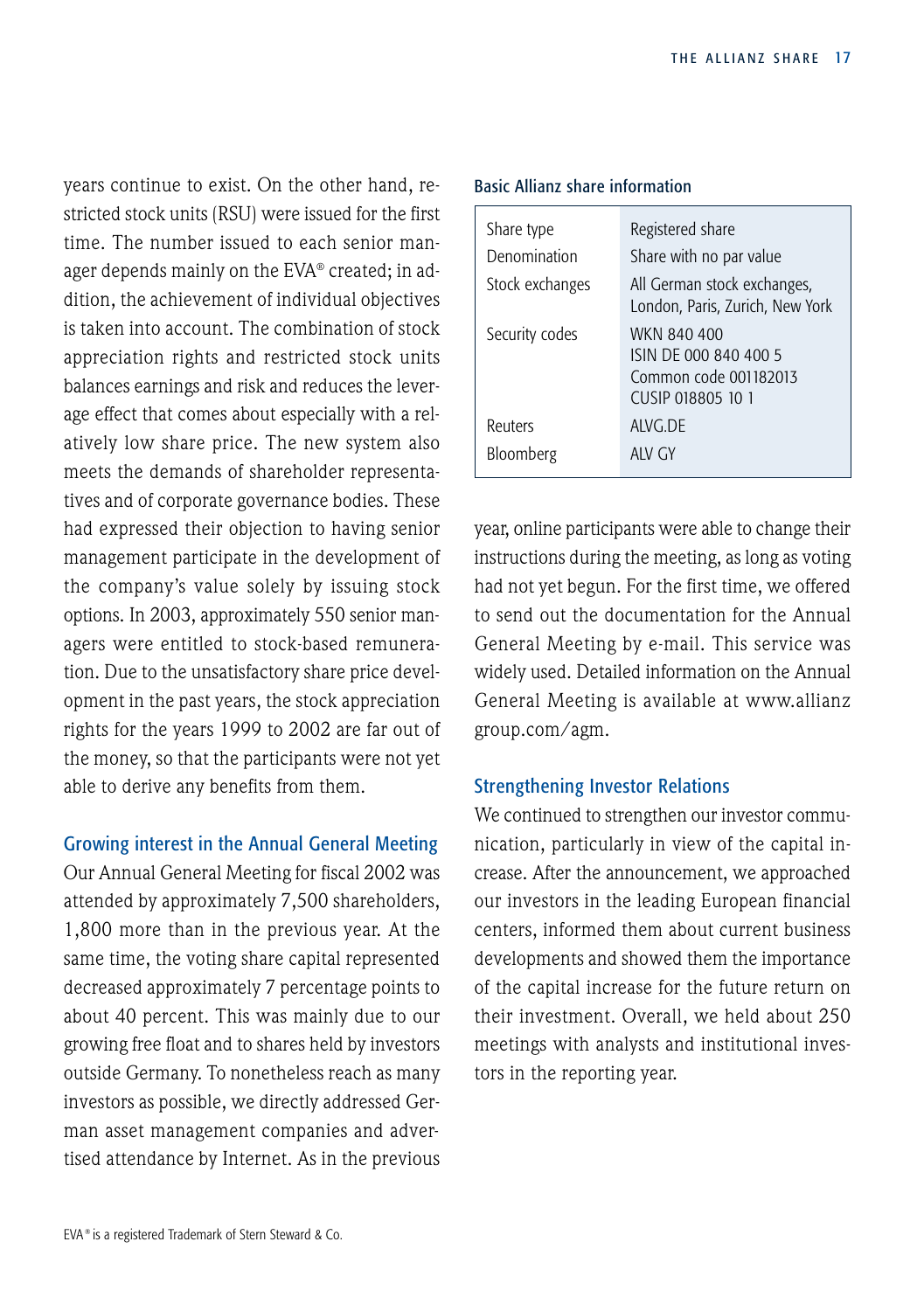The information and communication offerings for our private investors are continually expanded, mainly through the Internet. On our website, investors find additional details on our Annual Report, they can download the most important Allianz publications, and now they can also subscribe to the Allianz Newsletters. This material provides up-to-date information about business developments as well as current topics or events. Private investors can follow our telephone conferences live on the Internet. And they continue to have access to the Investor Line that answers their questions on Allianz and the Allianz share 24 hours a day, seven days a week. Altogether, the Investor Relations Team answered around 5,000 inquiries from private investors.

## Financial Calendar for 2004/2005

| Important dates for shareholders and analysts |                                                        |  |  |
|-----------------------------------------------|--------------------------------------------------------|--|--|
| May 5, 2004                                   | Annual General Meeting                                 |  |  |
| May 14, 2004                                  | Interim report<br>first quarter of 2004                |  |  |
| August 16, 2004                               | Interim report first half of 2004                      |  |  |
| November 12, 2004                             | Interim report<br>first three quarters of 2004         |  |  |
| March 17, 2005                                | Financial press conference<br>for the 2004 fiscal year |  |  |
| March 18, 2005                                | Analysts' conference<br>for the 2004 fiscal year       |  |  |
| May 4, 2005                                   | Annual General Meeting                                 |  |  |
| May 13, 2005                                  | Interim report<br>first quarter of 2005                |  |  |
| <b>August 12, 2005</b>                        | Interim report first half of 2005                      |  |  |
| November 11, 2005                             | Interim report<br>first three quarters of 2005         |  |  |

#### Comprehensive service

We want to keep you up-to-date and provide you with a comprehensive information service. Simply call us or submit your questions by mail. The Allianz Investor Line +49 1802 2554269 is available around the clock, seven days a week. Our Investor Relations Team will be delighted to answer your questions.

Additional information concerning Allianz and the Allianz share is available on our website at www.allianzgroup.com/investor-relations. From that site, you can also download a special Internet version of our Annual Report.

We will be pleased to send you our interim reports as well as any other Allianz Group publications.

Allianz Aktiengesellschaft Investor Relations Königinstraße 28 D-80802 Munich

|      |           | Allianz Investor Line: +49 1802 2554269  |
|------|-----------|------------------------------------------|
|      |           | $+49$ 1802 ALLIANZ                       |
| Fax: |           | +49 89 3800 3899                         |
|      |           | Internet: www.allianzgroup.com/investor- |
|      | relations |                                          |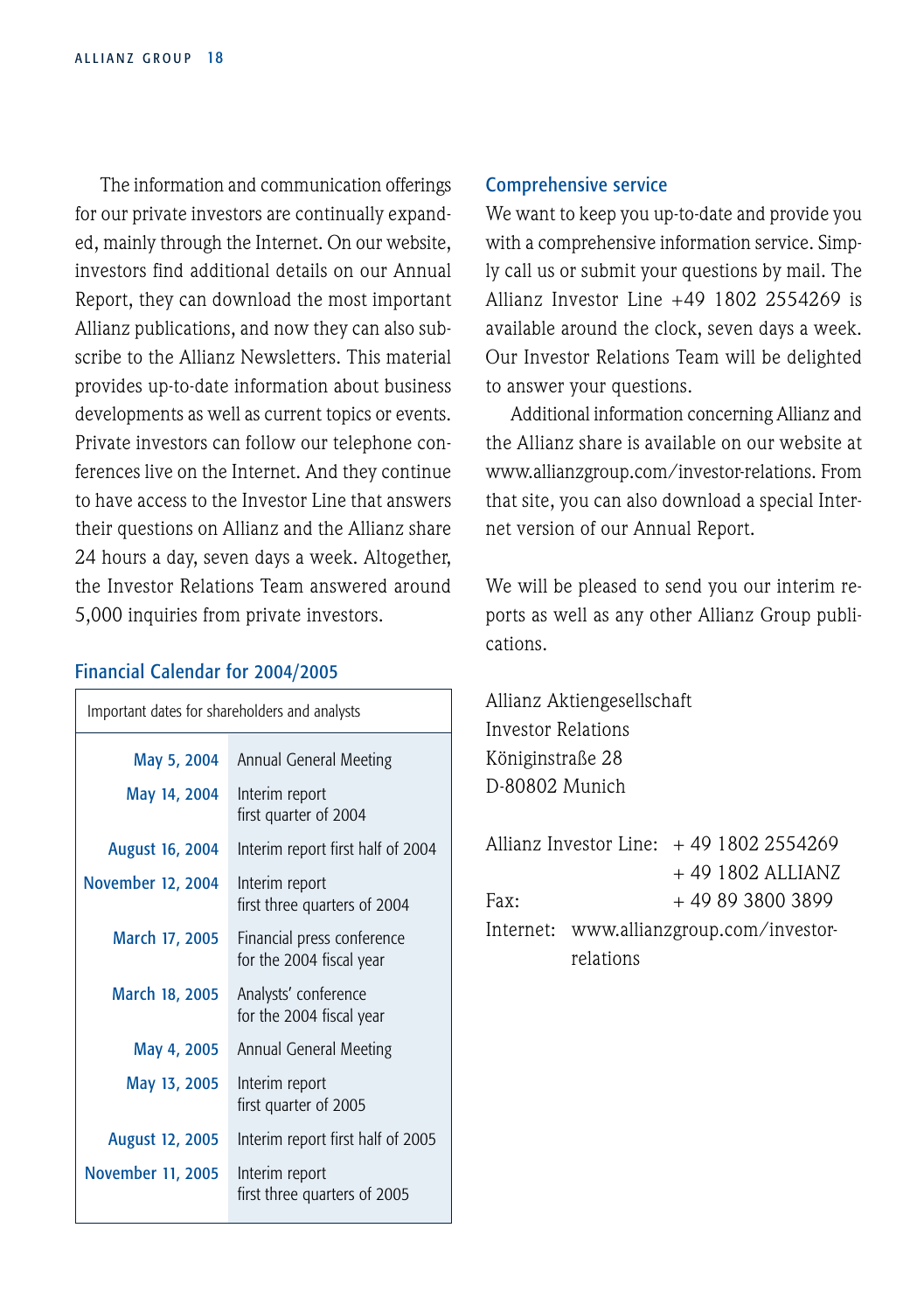<span id="page-20-0"></span>

| <b>Consolidated balance sheet</b><br>(short version) | 2003<br>$\epsilon$ bn | 2002<br>$\epsilon$ bn |                                                                 | 2003<br>$\epsilon$ bn | 2002<br>$\epsilon$ bn |
|------------------------------------------------------|-----------------------|-----------------------|-----------------------------------------------------------------|-----------------------|-----------------------|
| <b>ASSETS</b>                                        |                       |                       | <b>EQUITY AND LIABILITIES</b>                                   |                       |                       |
| Intangible assets                                    | 16.3                  | 18.3                  | Shareholders' equity                                            | 28.6                  | 21.7                  |
| Investments in<br>affiliated enterprises             | 6.4                   | 11 <sub>3</sub>       | Minority interests in<br>shareholders' equity                   | 8.4                   | 8.3                   |
| Investments                                          | 295.1                 | 285.3                 | Participation certificates and                                  |                       |                       |
| Investments held on account                          |                       |                       | subordinated liabilities                                        | 122                   | 14.2                  |
| and at risk of life insurance<br>policy holders      | 32.5                  | 25.7                  | Insurance reserves                                              | 311.5                 | 305.8                 |
| Loans and advances to banks                          | 117.5                 | 86.8                  | Insurance reserves for life in-<br>surance where the investment |                       |                       |
| Loans and advances to                                |                       |                       | risk is carried by policyholders                                | 32.5                  | 25.7                  |
| customers                                            | 203.3                 | 188.1                 | Liabilities to banks                                            | 178.3                 | 137.3                 |
| Trading assets                                       | 146.2                 | 124.8                 | Liabilities to customers                                        | 1547                  | 147.3                 |
| Amounts ceded to                                     |                       |                       | Certificated liabilities                                        | 633                   | 78.8                  |
| reinsurers from insurance                            |                       |                       | Other liabilities                                               | 146.4                 | 113.2                 |
| reserves                                             | 25.1                  | 28.4                  |                                                                 |                       |                       |
| Other assets                                         | 93.7                  | 83.4                  |                                                                 |                       |                       |
| <b>Total assets</b>                                  | 936.0                 | 852.2                 | Total equity and liabilities                                    | 936.0                 | 852.2                 |

| Consolidated income statement (short version)                           | 2003<br>$\epsilon$ bn | 2002<br>$\epsilon$ bn |
|-------------------------------------------------------------------------|-----------------------|-----------------------|
| Premiums earned (net)                                                   | 56.0                  | 55.1                  |
| Net interest from banking                                               | 2.8                   | 4.0                   |
| Income from investments and affiliated enterprises                      | 15.6                  | 13.2                  |
| Trading income                                                          | 0.2                   | 1.5                   |
| Fee and commission income, and income resulting from service activities | 6.1                   | 6.1                   |
| Insurance benefits                                                      | $-50.0$               | $-50.2$               |
| Loan loss provisions                                                    | $-1.0$                | $-2.2$                |
| Acquisition costs and administrative expenses                           | $-22.1$               | $-24.5$               |
| Other income/expenses                                                   | $-3.7$                | $-3.1$                |
| Amortization of goodwill                                                | $-1.4$                | $-1.2$                |
| Income before taxes                                                     | 2.5                   | $-1.3$                |
| Taxes                                                                   | $-0.1$                | 0.8                   |
| Minority interests in earnings                                          | $-0.8$                | $-0.7$                |
| Net income                                                              | 1.6                   | $-1.2$                |
| Earnings per share in $\epsilon$                                        | 4.77                  | $-4.44$               |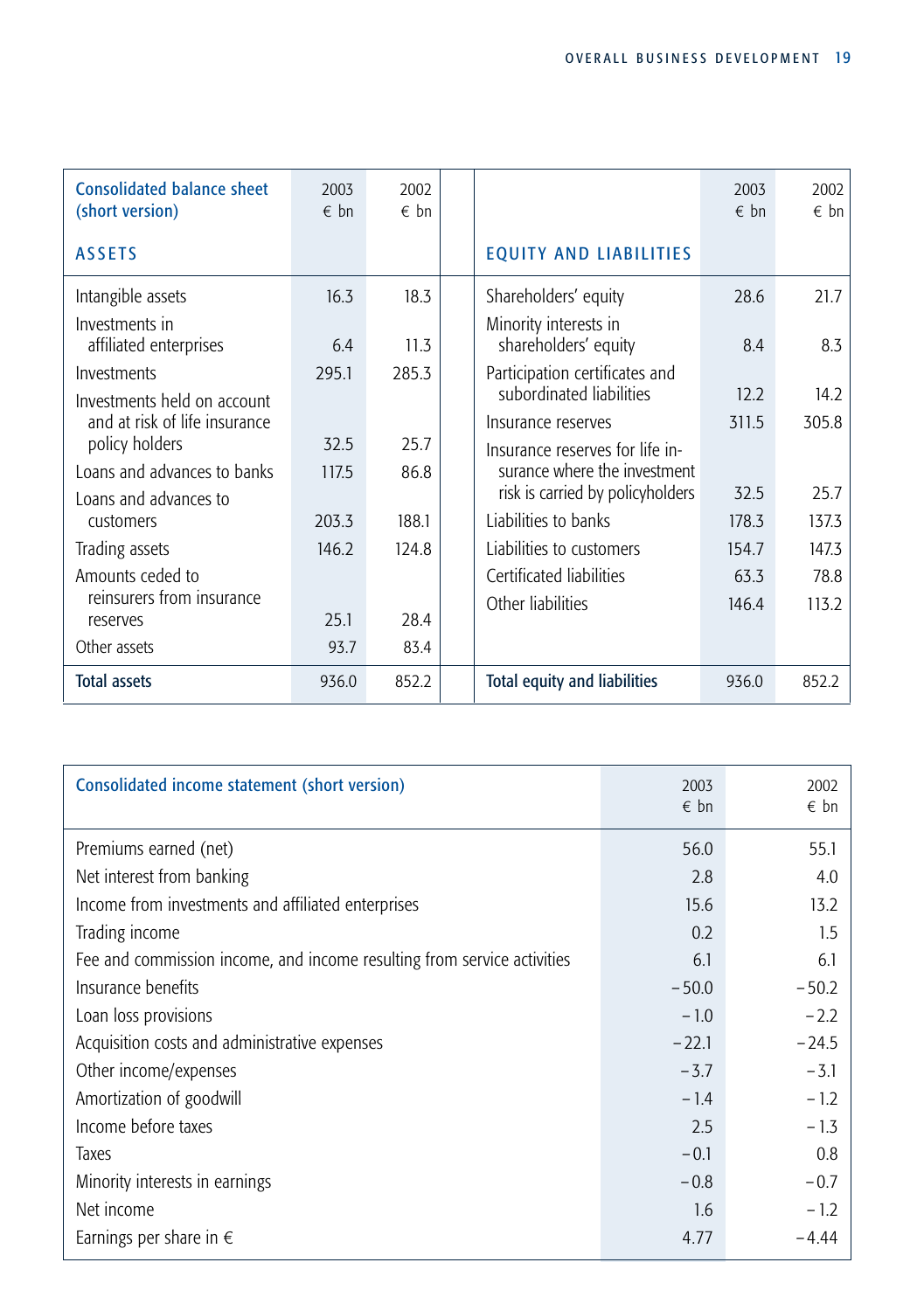

Total premium income by regions  $(685.0 \text{ bn})$ 





Total premium income by business segments ( $€85.0$  bn)

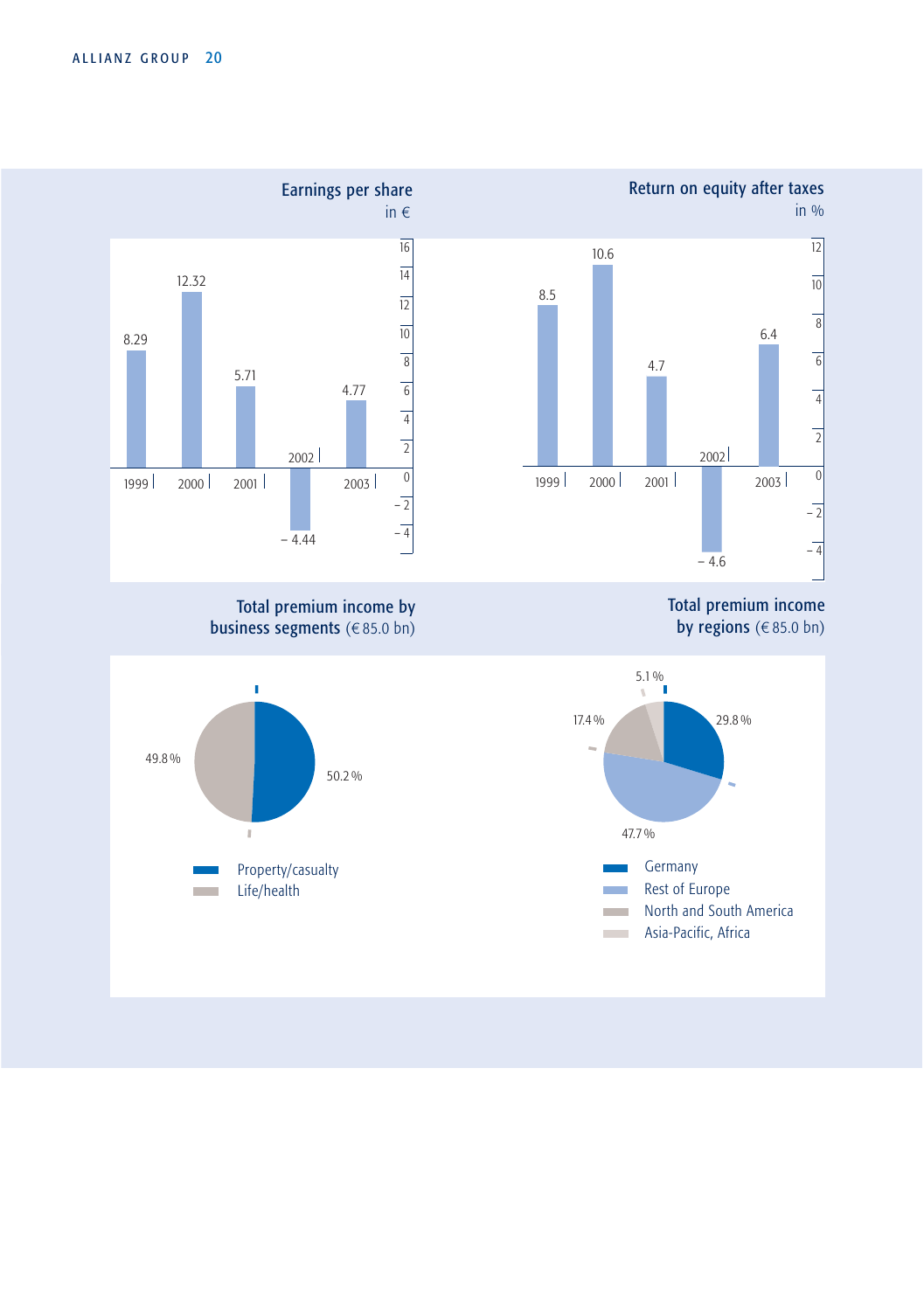In 2003, the Allianz Group succeeded in strengthening its equity base with 6.9 billion euros and raising its net income to  $1.6$  (-1.2) billion euros. In addition, we began to reduce the complexity of our business portfolio.

- **\_** In our initiatives aimed at strengthening our competitiveness, we placed particular emphasis on restoring the solid capital base of our company and on limiting risk. For this purpose, we launched a capital increase and reduced the equity quota in our investment portfolio.
- **\_** Of equal importance to us was a speedy return to sustained profitability in the operating business.
	- **\_** The combined ratio in property and casualty insurance improved to 97.0 (105.7) percent, aided by the success of the turnaround programs at Fireman's Fund, Allianz Global Risks and AGF.
	- **\_** In life and health insurance, we improved the expense ratio and at the same time increased total premium income by 5.3 percent to 42.3 billion euros.
	- **\_** The operating loss in the banking business was reduced by 1.6 billion euros to 357 million euros.
	- **\_** In asset management, we increased the operating result by 48 percent to 733 million euros.
- **\_** At the same time, we critically examined our business portfolio and discontinued a number of supporting activities as well as activities that did not fit in with the strategic orientation of their respective parent companies.

At the beginning of 2003, we were confronted with several important challenges: we had to strengthen our capital base and restore the profitability of our operations. After a period of expansion including major acquisitions, we also decided to launch a consolidation phase. We want to rebuild the strength of the Allianz Group by concentrating on businesses in which we have reached a future-oriented market position and by streamlining overly complex organizational structures without compromise. But we do not intend to stop at consolidation. In parallel, we are launching initiatives designed to ensure the sustained, profitable growth of our Group. In that process, we capitalize on our excellent starting position in major attractive markets, while at the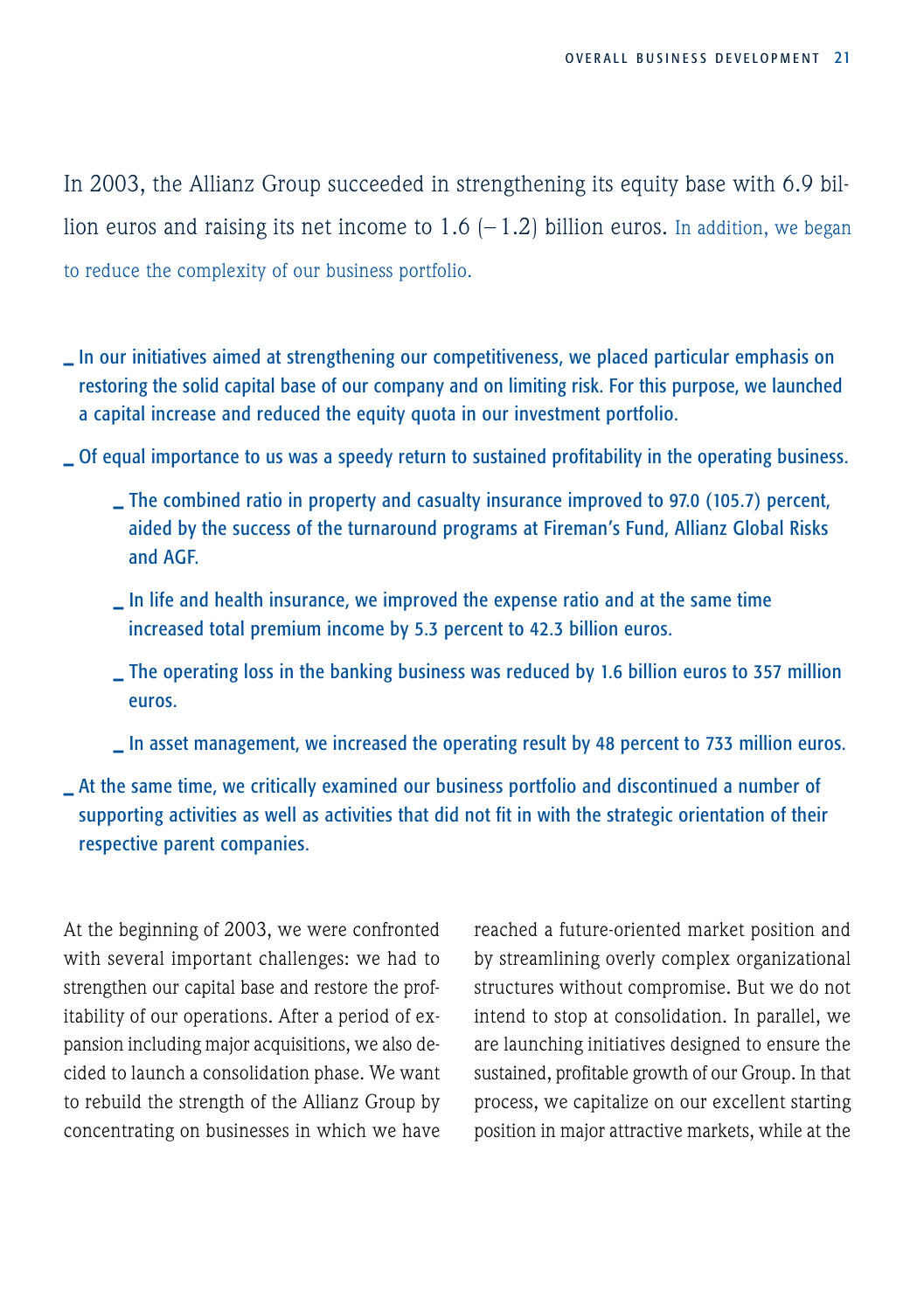same time expanding our global product lines. We want to fully leverage this potential for the creation of added value.

Shareholders' equity increased by a total of 6.9 billion euros in fiscal 2003. This is primarily attributable to the capital increase in the spring of 2003. In addition, unrealized gains from our investments grew by 2.5 billion euros. The rising value of the euro, particularly with respect to the U.S. dollar, depressed our shareholders' equity by 1.7 billion euros at the end of 2003. To limit the influences of strong fluctuations in the capital markets on our shareholders' equity, we continually reduced our stock portfolio. With a solvency ratio of 206.3 (152.8) percent, we clearly surpassed the legally required solvency margin. All entities of the Allianz Group had adequate own funds and met local solvency requirements. Our solid financial resources are also acknowledged by the rating agencies. Standard & Poor's, for example, attests to our "very strong" financial status and continues to maintain its "AA–" rating.

Operating improvements across all segments brought the Allianz Group back on track towards profitability within a short time. We are nonetheless aware of the fact that we still have a considerable way to go to reach the profitability targets we have set ourselves, particularly in the banking business and also in some insurance units. That the progress achieved in the operating business in 2003 is not fully reflected in our earnings performance is mainly due to the following influences:

- **\_** Restructuring charges at Dresdner Bank amounting to 840 million euros.
- **\_** New tax laws that increased the tax charges in our German life and health insurance business by 428 million euros.
- **\_** An unscheduled amortization of the activated goodwill of our South Korean subsidiary amounting to 224 million euros.

We also made considerable progress in reducing the complexity of our corporate structures. Our activities in marine and aviation insurance were combined in the Allianz Marine & Aviation Group. Structures and workflows at Allianz Global Risks, our international industrial insurer, and at the Global Equity Platform, an administrative and organizational unit of Allianz Dresdner Asset Management. A total of 18 Group companies to which we assign no strategic importance were sold, wound up, or, as in the case of Advance Bank, reintegrated into existing units. We also reduced our stakes in Münchener Rückversicherungs-Gesellschaft (Munich Re) and Beiersdorf AG. In the course of 2003, we cut our interest in Munich Re from 22.4 percent to 12.4 percent. In the fourth quarter of 2003, we agreed on the disposal of most of our interest in Beiersdorf AG; after completion of the transaction, we only hold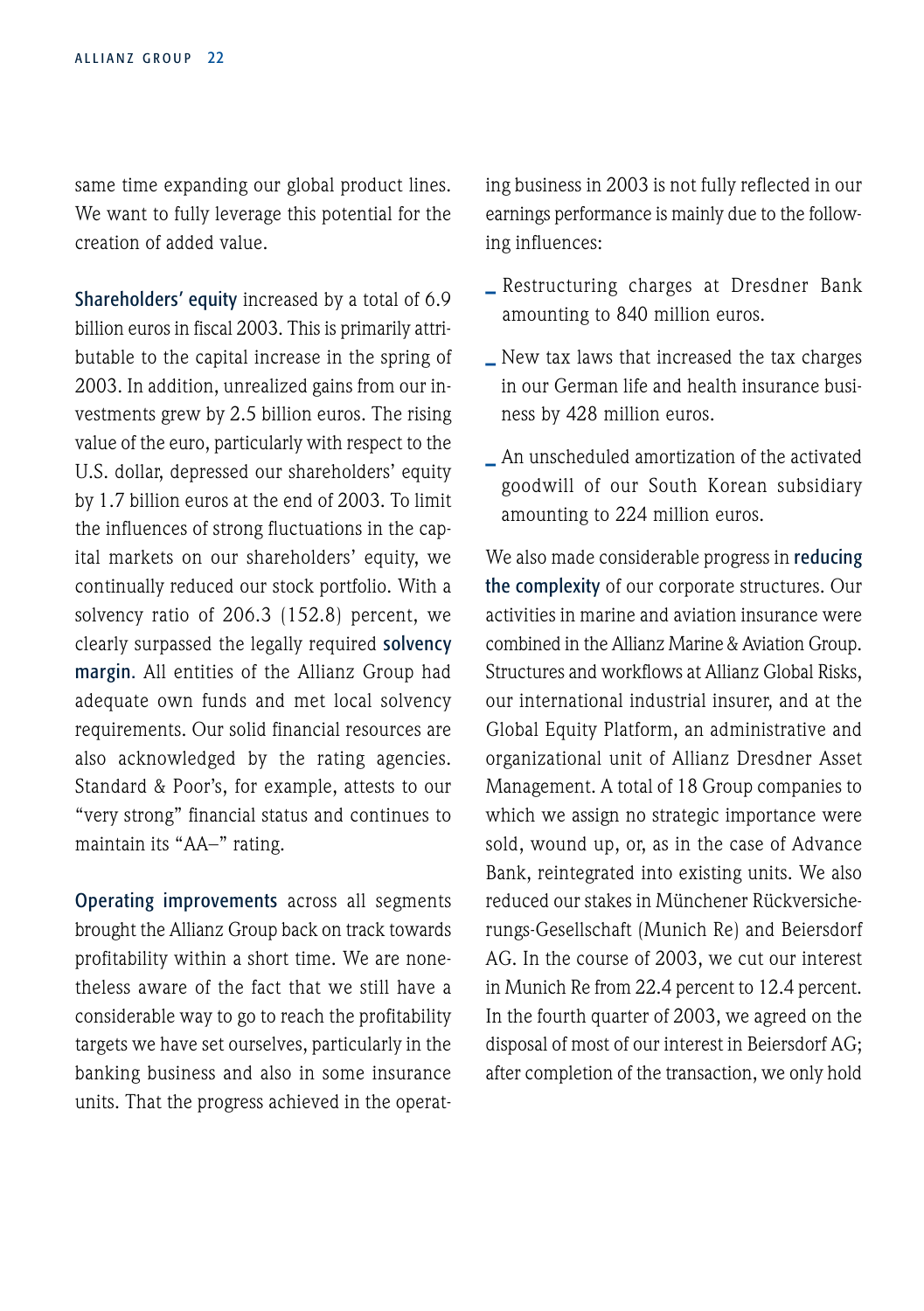7.4 percent of the share capital of this company. With these initiatives, we not only reduced the complexity and the risks of concentration in our equity portfolio but also gained an additional measure freedom for its management.

To make sure that the prerequisites for a sustained improvement of competitiveness and value creation are met, we have changed the rules for the allocation of capital within the Group. On principle, our operating units are held to meet the following conditions in order to receive growth capital. They must:

- **\_** operate in a profitable market or business segment;
- **\_** transform their market position into sustainable creation of value and become a market leader;
- **\_** fit in with the long-term strategic orientation of the Allianz Group; and
- **\_** be in a position to pay dividends that are at least equal to their capital costs.

For these new requirements, exceptions may apply for a limited period of time, for example for the units we are currently positioning in future growth markets such as China and India, or in turnaround cases.

In addition, the remuneration systems were more strongly oriented towards our "Leadership Values" and towards meeting financial performance objectives. These are consistent with the increase of net income generated in excess of capital costs and distributable profits. With that, we want to encourage our senior management to work towards a sustainable increase of the competitiveness and value creation of the Allianz Group.

## **Overview**

|                                                       |     | 2003 | 2002   |
|-------------------------------------------------------|-----|------|--------|
| Gross premium income<br>$\epsilon$ bn                 |     | 85.0 | 82.7   |
| Operating revenues from banking $\epsilon$ bn         |     | 6.5  | 7.6    |
| Operating revenues from asset<br>$∈$ hn<br>management |     | 22   | 2.3    |
| <b>Total revenues</b><br>$\notin$ bn                  |     | 93.8 | 92.6   |
| Earnings before taxes and amor-                       |     |      |        |
| tization of goodwill<br>$\epsilon$ bn                 |     | 39   | $-01$  |
| Net income<br>$\epsilon$ bn                           |     | 16   | $-12$  |
| Earnings per share                                    | €   | 477  | $-444$ |
| Return on equity after taxes <sup>*</sup>             | 0/0 | 64   | -46    |

\*) Calculated as net income in percent of average shareholders' equity

## **Earnings**

Premium income from the insurance business grew 2.8 percent to 85.0 (82.7) billion euros. After adjustment for consolidation and currency effects, growth came to 7.3 percent. In IFRS accounts, which only recognize the risk and cost elements in premiums from investment-oriented products, we increased our revenues 0.4 percent to 63.4 billion euros.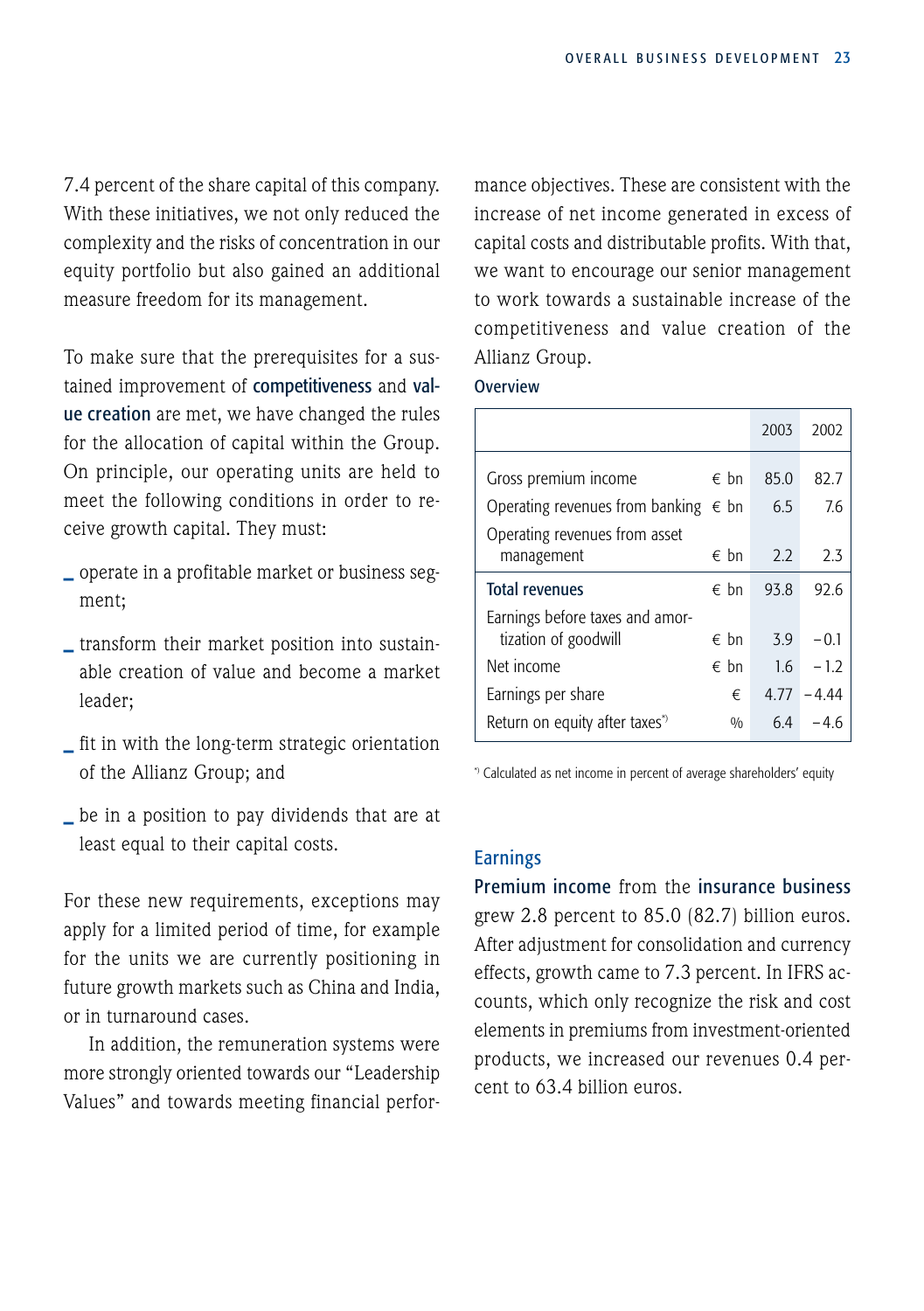Operating revenues from the banking business declined by 10.9 percent to 6.7 billion euros. Adjusted for consolidation and currency effects, the decrease came to only 3.1 percent.

In the asset management segment, we increased investments for third-party investors in euro accounts by 4 to 565 billion euros. At constant exchange rates, the increase would have amounted to 72 billion euros. The operating result grew 48 percent to 733 million euros. Adjusted for currency effects, mainly due to the weaker U.S. dollar with respect to the euro, the operating result would have grown 73 percent to 855 million euros.

Group investments generated income of 16.9 billion euros. While current income fell to 15.5 (17.8) billion euros, the balance of realized gains and losses – essentially from the sale of shares in Beiersdorf AG – increased by 1.6 billion euros to 5.7 billion euros. Despite the recovery in the financial markets, the balance of write-ups and write-downs was still clearly negative (3.4 billion euros). Amortization of goodwill increased to 1.4 (1.2) billion euros, mainly due to an unscheduled write-down of 224 million euros on our company in South Korea.

The claims ratio in the property and casualty insurance business improved by 6.7 percentage points to 71.5 percent, boosted by our portfolio restructurings and the success of our turnaround programs, and additionally favored by relatively low payouts for major and elementary losses.

Distribution costs and administrative expenses came to 22.1 billion euros in 2003 and were thus 2.4 billion euros or 9.7 percent lower than in the previous year, despite higher revenues. In each individual segment, absolute costs were reduced in comparison to the previous year. They amounted to 549 million euros in property and casualty insurance, to 550 million euros in life and health insurance, to 991 million euros in banking and to 173 million euros in the asset management segment.

Earnings before taxes and amortization of goodwill came to 3.9 billion euros, following a loss of 147 million euros in the previous year. The amount of taxes actually paid reached 1,565 (918) million euros. But this was offset by deferred tax assets of 1,435 (1,686) million euros, which resulted in a tax charge of 130 (tax income of 768) million euros. After deduction of minority interest, which increased from 688 million to 782 million euros, we posted net income of 1.6 billion euros. Earnings per share amounted to  $4.77$  ( $-4.44$ ) euros.

## Financial assets

At the end of the year, the current value of the Group's investments was 398.8 billion euros. This figure also includes 86.4 billion euros of investments from banking business. On the whole, Group investments declined by 1.0 percent from the previous year (403.0 billion euros). To reduce the exposure of our earnings to fluctuations in the capital markets we further reduced the equity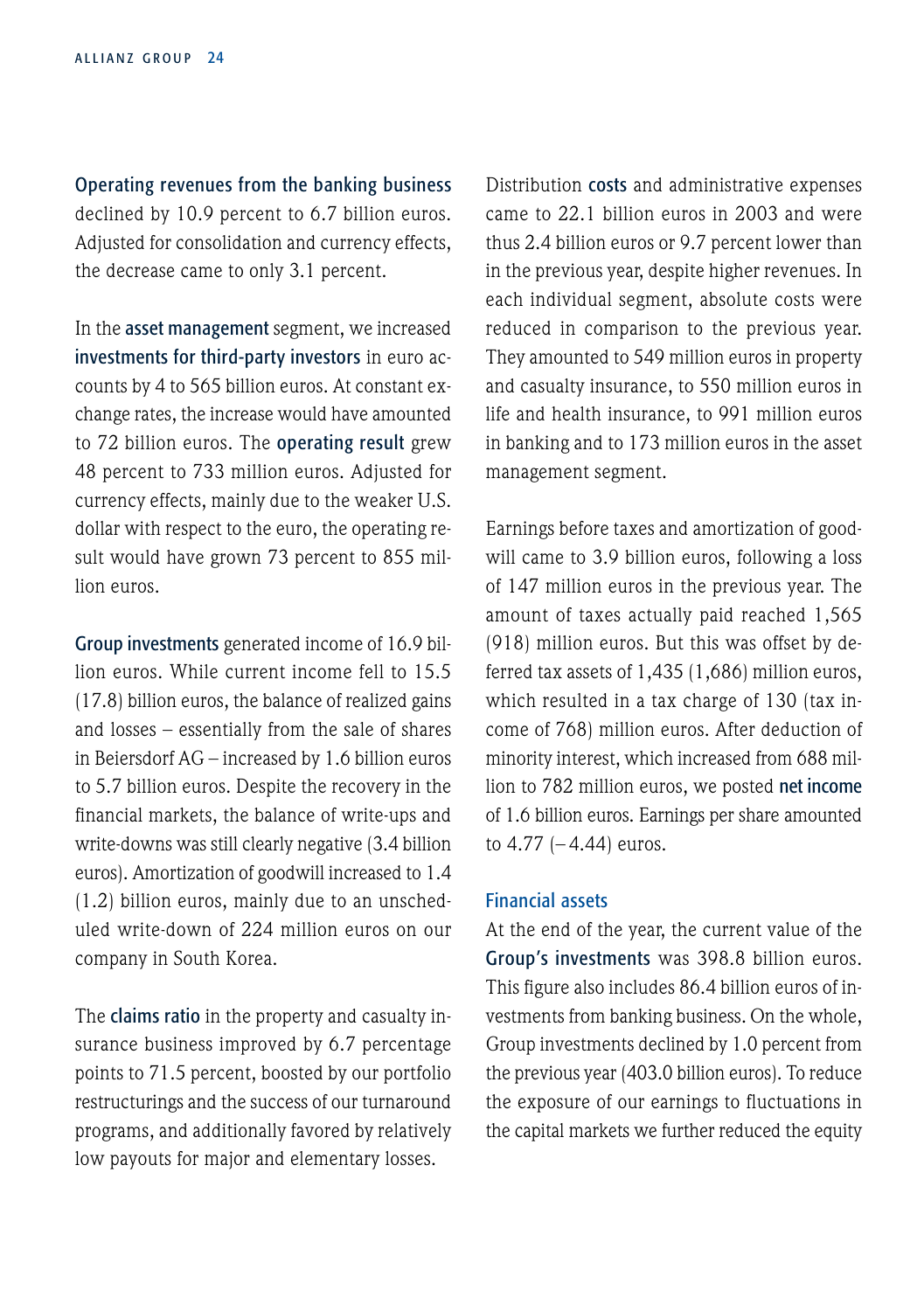share of our investments from 19 percent to the current 16.4 percent, despite higher stock market prices.

Outstanding financial liabilities of Allianz AG totaled 12.9 (15.2) billion euros. The corresponding interest came to 681 million euros in the reporting year. In February 2004 we issued a subordinated bond with a nominal value of 1.5 billion euros. We thereby took advantage of the low interest environment and the high liquidity in the market to refinance short-term by longterm debt at attractive conditions.

At the end of 2004, shareholders' equity of Allianz amounted to 28.6 (21.7) billion euros. The 6.9 billion euro increase includes 4.6 billion euros from the issue of new shares. The remaining increase of 2.3 billion euros essentially reflects higher unrealized gains of 2.5 billion euros on securities available-for-sale.

## Return on equity

At 6.4 percent, the IFRS return on equity improved substantially from the previous year, when it had amounted to  $-4.6$  percent. Before amortization of goodwill, we thus reached a return on equity of  $12.1$  (-0.3) percent. But the improvement of this indicator was still limited by the increase of unrealized gains from our equity portfolio, since these valuation reserves increase shareholders' equity but are not recognized as profit in the income statement.

#### Market capitalization and the Allianz share

The market capitalization of Allianz AG, adjusted for treasury shares, was 36.7 billion euros on December 31, 2003. The Allianz share was quoted at 80.8 euros at the beginning of 2003. In the first quarter of 2003, its price fell to 40.5 euros, but it recovered to 100.1 euros by the end of the year. If, in addition to the increase of the share price, one takes into account the dividend paid and assumes a participation in our capital increase on the basis of an "operation blanche", our shareholders obtained a total return on investment of 26.3 percent. The recovery thus lagged behind that of the German stock index DAX (+37.1 percent), but it was stronger than that of the Dow Jones EURO STOXX Insurance index (16.5 percent).

#### Human resources

The number of employees worldwide declined from 181,651 to 173,750 in 2003. This is the result of our extensive efforts towards streamlining our business processes and of the consolidation of certain business areas.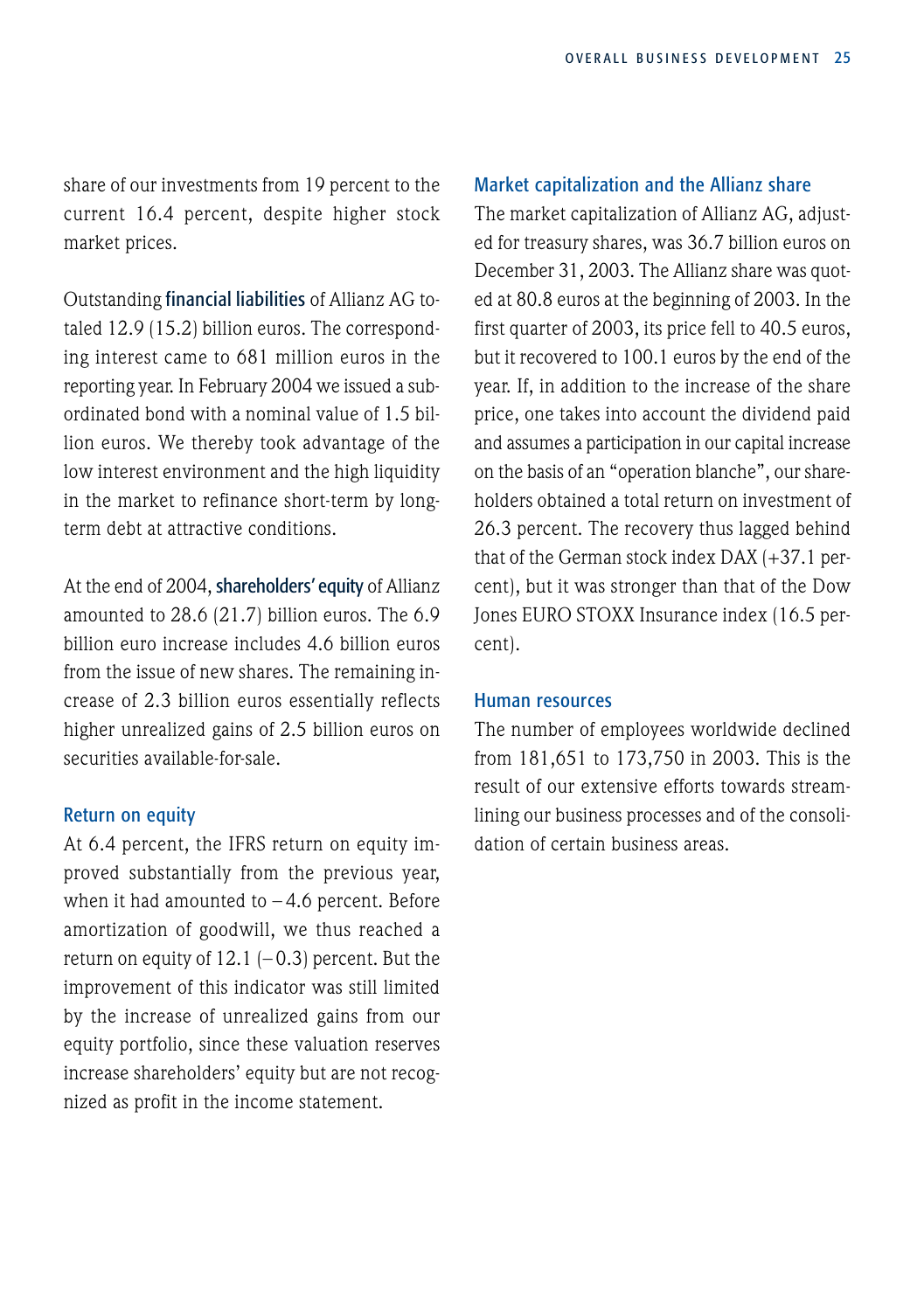<span id="page-27-0"></span>In property and casualty insurance, premium income rose 4.0 percent to 43.4 billion euros, after adjustment for currency and consolidation effects. Total revenues increased 0.3 percent. The combined ratio was brought down 8.7 percentage points to 97.0 percent. Net income of the segment came to 4.5 billion euros.

The 4.0 percent premium growth (after consolidation and exchange rate effects) is the result of the following influences:

- **\_** we rigorously eliminated unprofitable business from our portfolio;
- **\_** we imposed more risk-adequate rates, particularly in Germany, France, Spain and the U.S.A.; and
- **\_** expanded our business, particularly in the growth markets of Central and Eastern Europe.

We were able to bring down the claims ratio to 71.5 (78.2) percent. In particular, we attribute this improvement to:

- \_ portfolio-restructurings throughout the company;
- \_ successful turnarounds at our companies Fireman's Fund, Allianz Global Risks and AGF; and
- a more favorable development of major and elementary losses.

Insurance reserves decreased by 3.6 billion euros in comparison to last year. The largest part of this decrease is attributable to currency effects. In addition, the positive development of the claims situation resulted in lower reserves. The ratio of reserves for claims in the year under review to total claims expenses in the year under review remained unchanged.

The expense ratio eased off 2.0 percentage points to 25.5 percent because we were able to keep absolute costs at constant levels, or even lower them in a number of countries, while revenues went up. Acquisition costs and administrative expenses in this segment dropped by a total of 0.5 billion euros.

Investments generated a net income of 6.5 (11.7) billion euros. Current income fell to 4.3 (5.9) billion euros. Realized gains and losses came to 6.4 billion euros (8.8 billion euros, including 3.9 billion euros from Group-internal transactions) and were essentially determined by the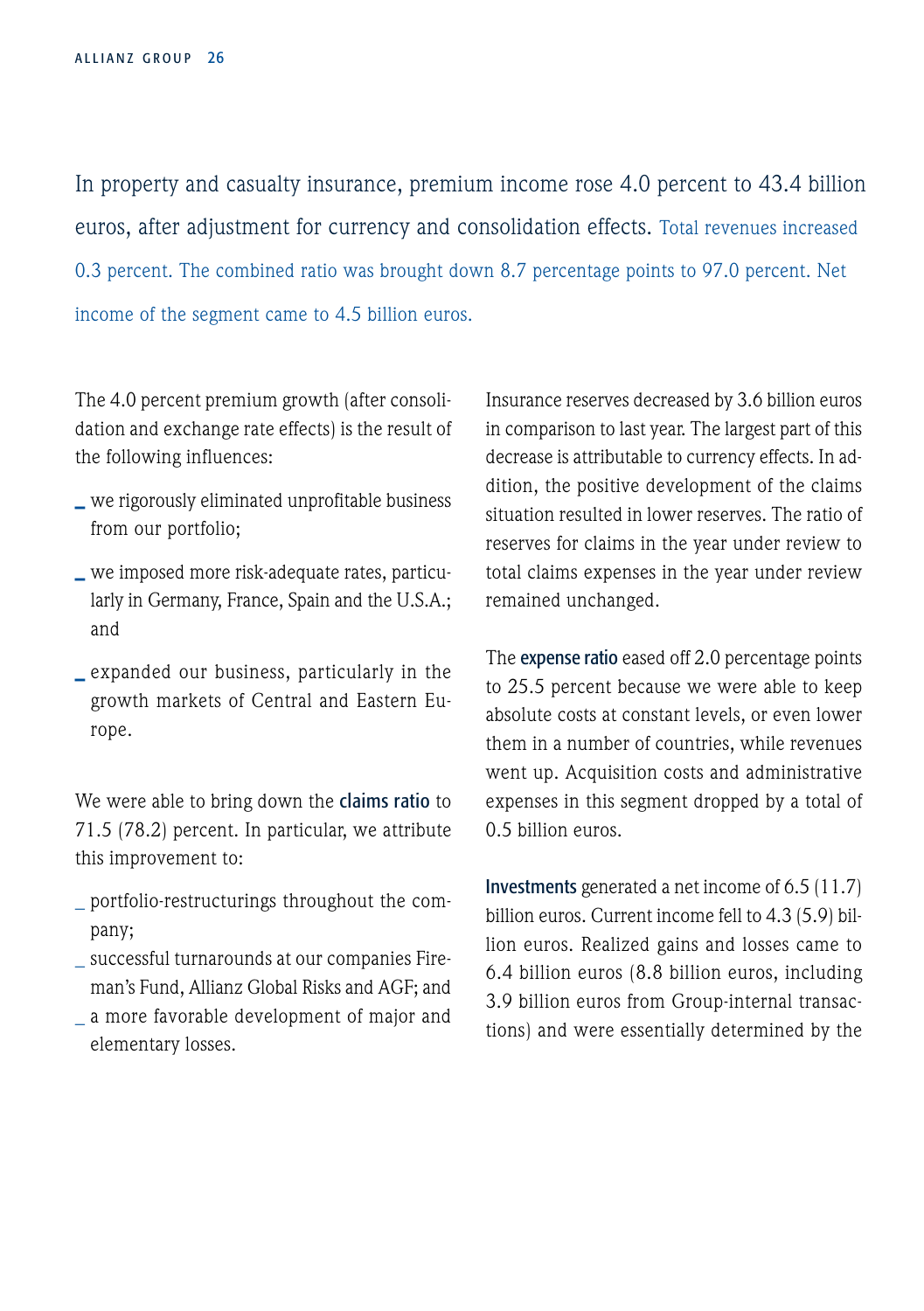sale of shares of Beiersdorf AG, which contributed 2.8 billion euros to income. The balance of write-ups and write-downs decreased 17 per $cent to -1.4$  billion euros.

Earnings before taxes and amortization of goodwill came to 5.9 billion euros. Amortization of goodwill increased to 383 (370) million euros. Tax expenses came to 619 million euros in the reporting year. After deduction of minority interests in earnings (– 384 million euros) net income in property and casualty insurance amounted to 4.5 billion euros. That is a significant improvement over the prior-year figure which, after adjustment for Group-internal transactions, amounted to 3.4 billion euros.

|                       |               | 2003    | 2002    | 2001    |
|-----------------------|---------------|---------|---------|---------|
|                       |               |         |         |         |
| Gross premiums        | $\epsilon$ mn | 43,420  | 43,294  | 42,137  |
| Premiums earned (net) | $\epsilon$ mn | 37,277  | 36,457  | 34,428  |
| Claims ratio          | 0/0           | 71.5    | 78.2    | 81.1    |
| Expense ratio         | 0/0           | 25.5    | 27.5    | 27.7    |
| Investment income     | $\epsilon$ mn | 6,495   | 11,734  | 7,325   |
| Net income            | $\epsilon$ mn | 4,506   | 7,207   | 2,364   |
| Investments           | $\epsilon$ mn | 143,042 | 137.113 | 141,388 |
| Insurance reserves    | $\epsilon$ mn | 83,946  | 87,557  | 90,432  |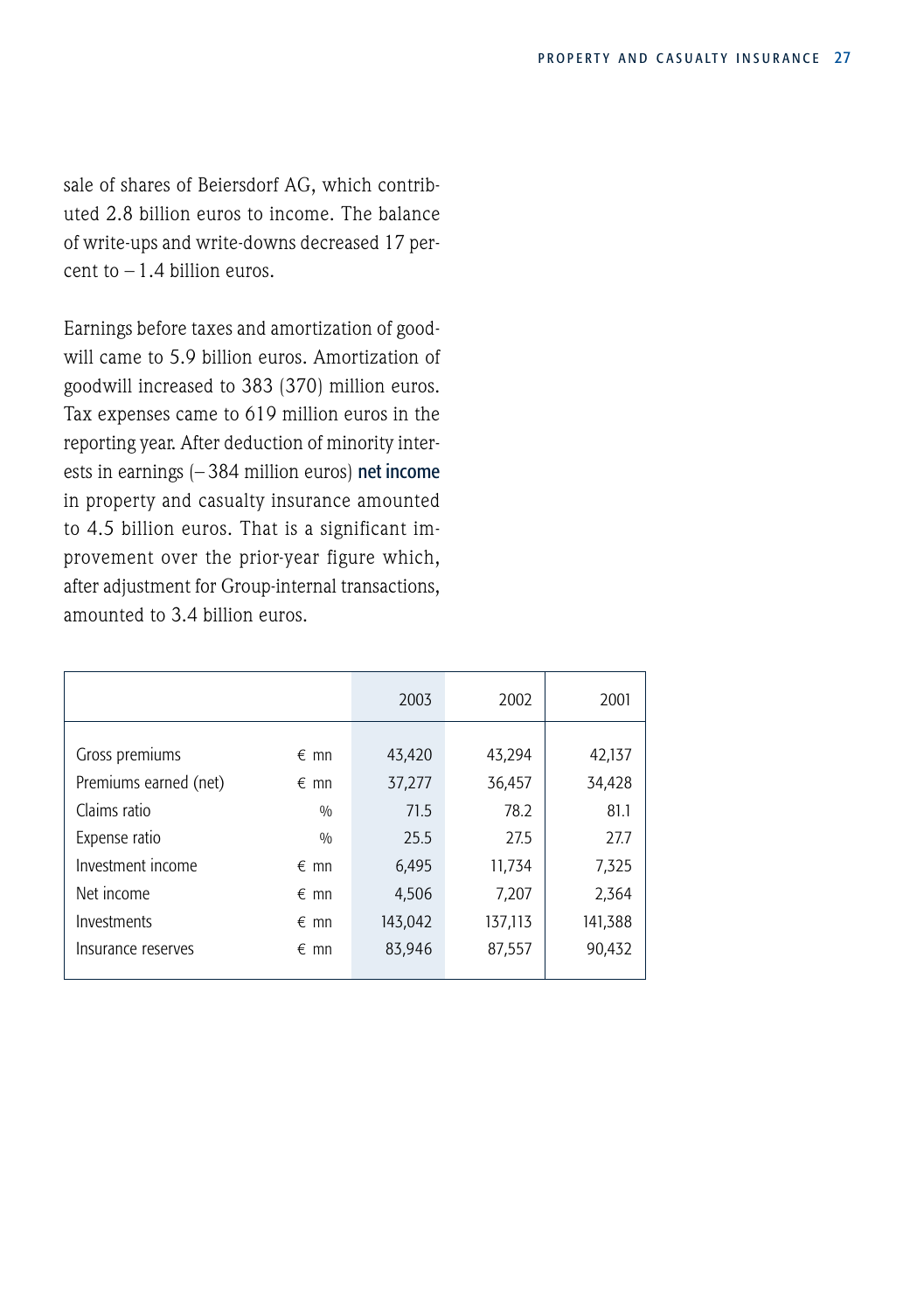<span id="page-29-0"></span>In life and health insurance, our growth continued. After adjustment for currency and consolidation effects, revenues were up 10.9 percent. In IFRS accounts, which only recognize the risk and cost elements in premiums from investment-oriented products, premium income increased 0.1 percent to 20.7 billion euros.

The business portfolio of unit-linked life insurance and other investment-oriented life insurance products grew 10.8 percent after adjustment for currency effects, and contributed 51.1 percent of total revenues amounting to 42.3 (40.2) billion euros. The following table shows the revenues we generated from investment-oriented products in the various countries.

The expense ratio, in relation to total revenues, i.e. including investment-oriented products, improved once again from 10.0 to 7.9 percent. In IFRS accounts, the expense ratio also declined from 19.3 to 17.1 percent. In absolute terms, net expenses decreased by 0.6 billion euros.

|                    | 2003<br>$\epsilon$ mn | 2002<br>$\epsilon$ mn | 2001<br>$\epsilon$ mn |
|--------------------|-----------------------|-----------------------|-----------------------|
| Italy              | 7,776                 | 6,419                 | 4,608                 |
| U.S.A.             | 7,488                 | 8,119                 | 3,504                 |
| France             | 2,866                 | 2,790                 | 3,308                 |
| Switzerland        | 641                   | 546                   | 590                   |
| Germany            | 522                   | 331                   | 12                    |
| South Korea        | 474                   | 652                   | 583                   |
| <b>Netherlands</b> | 259                   | 103                   | 252                   |
| <b>Belgium</b>     | 129                   | 100                   | 105                   |
| Spain              | 71                    | 49                    | 61                    |
| Other countries    | 1,405                 | 404                   | 519                   |
| <b>Total</b>       | 21,630                | 19,513                | 13,542                |

#### Revenues from investment-oriented life insurance products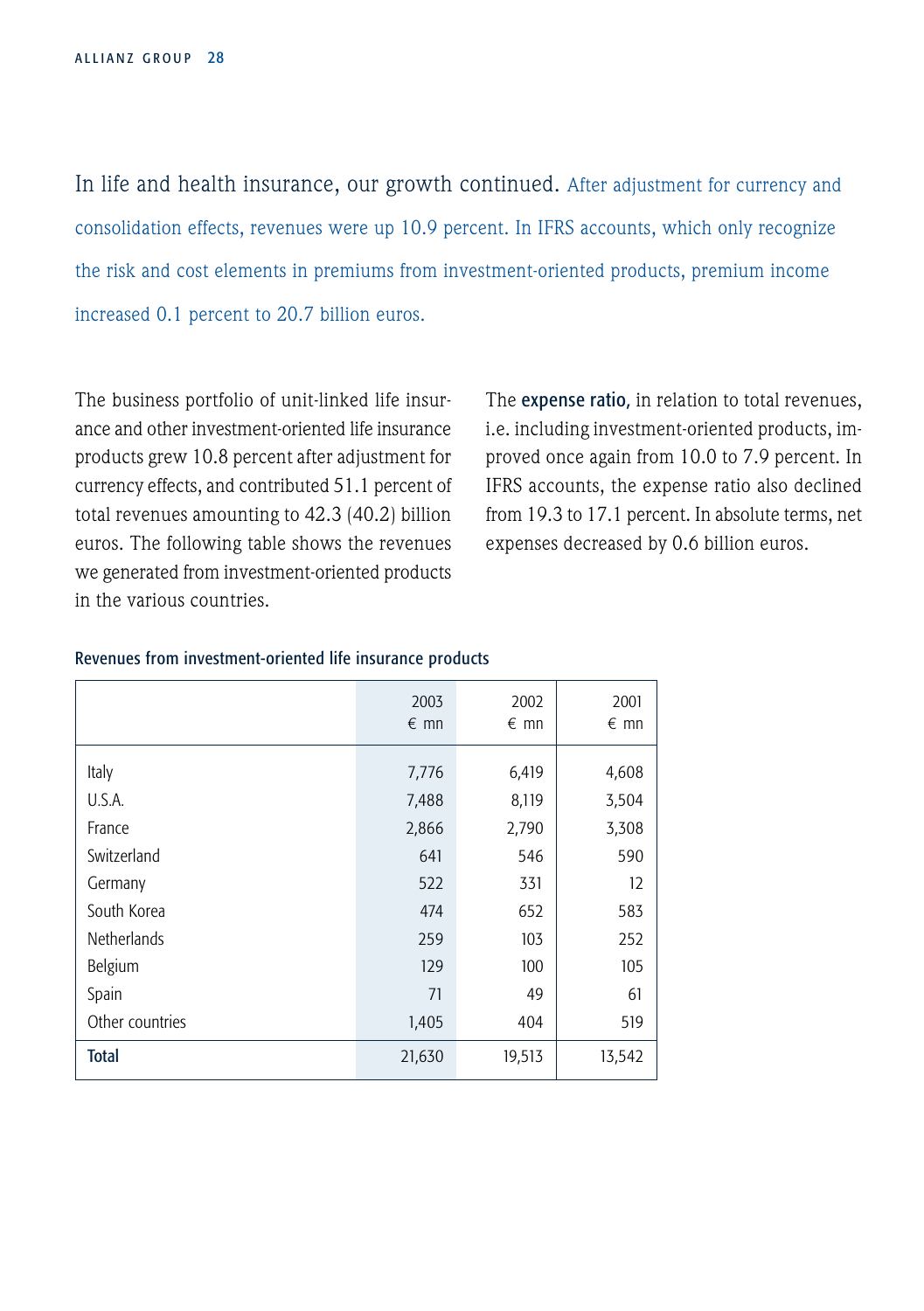Net investment income rose to 9.8 (7.4) billion euros. This increase is mainly attributable to the fact that – parallel to the recovery of the financial markets – the balance of write-ups and writedowns on our investment portfolio improved significantly to  $-1.3$  billion euros, compared to  $-2.3$  billion euros in the previous year. But the balance of realized gains and losses also improved to  $-0.3$   $(-1.1)$  billion euros.

Earnings before taxes and amortization of goodwill came to 1,155 (83) million euros. Our subsidiary Allianz Life Korea required an unscheduled amortization of goodwill in the amount of 224 million euros, a measure that reflects current estimates of net interest yields in South Korea. This increased total amortization of goodwill to 398 million euros. Taking this expense into consideration, and after deduction of tax (589 million euros) which increased substantially as a result of a change in German tax law, and minority interests of 216 million euros, we posted a loss of 48 (profit of 19) million euros.

|                       |               | 2003    | 2002    | 2001    |
|-----------------------|---------------|---------|---------|---------|
|                       |               |         |         |         |
| Total revenues        | $\epsilon$ mn | 42,319  | 40,176  | 33,687  |
| Gross premiums        | $\epsilon$ mn | 20,689  | 20,663  | 20,145  |
| Premiums earned (net) | $\epsilon$ mn | 18,701  | 18,675  | 18,317  |
| Expense ratio*)       | 0/0           | 7.9     | 10.0    | 12.1    |
| Investment income     | $\epsilon$ mn | 9,769   | 7,445   | 8,565   |
| Net income            | $\epsilon$ mn | $-48$   | 19      | 229     |
| Investments           | $\epsilon$ mn | 232,036 | 221,313 | 212,757 |
| Insurance reserves    | $\epsilon$ mn | 233.868 | 224,673 | 215,217 |

\*) In relation to total premiums earned (net)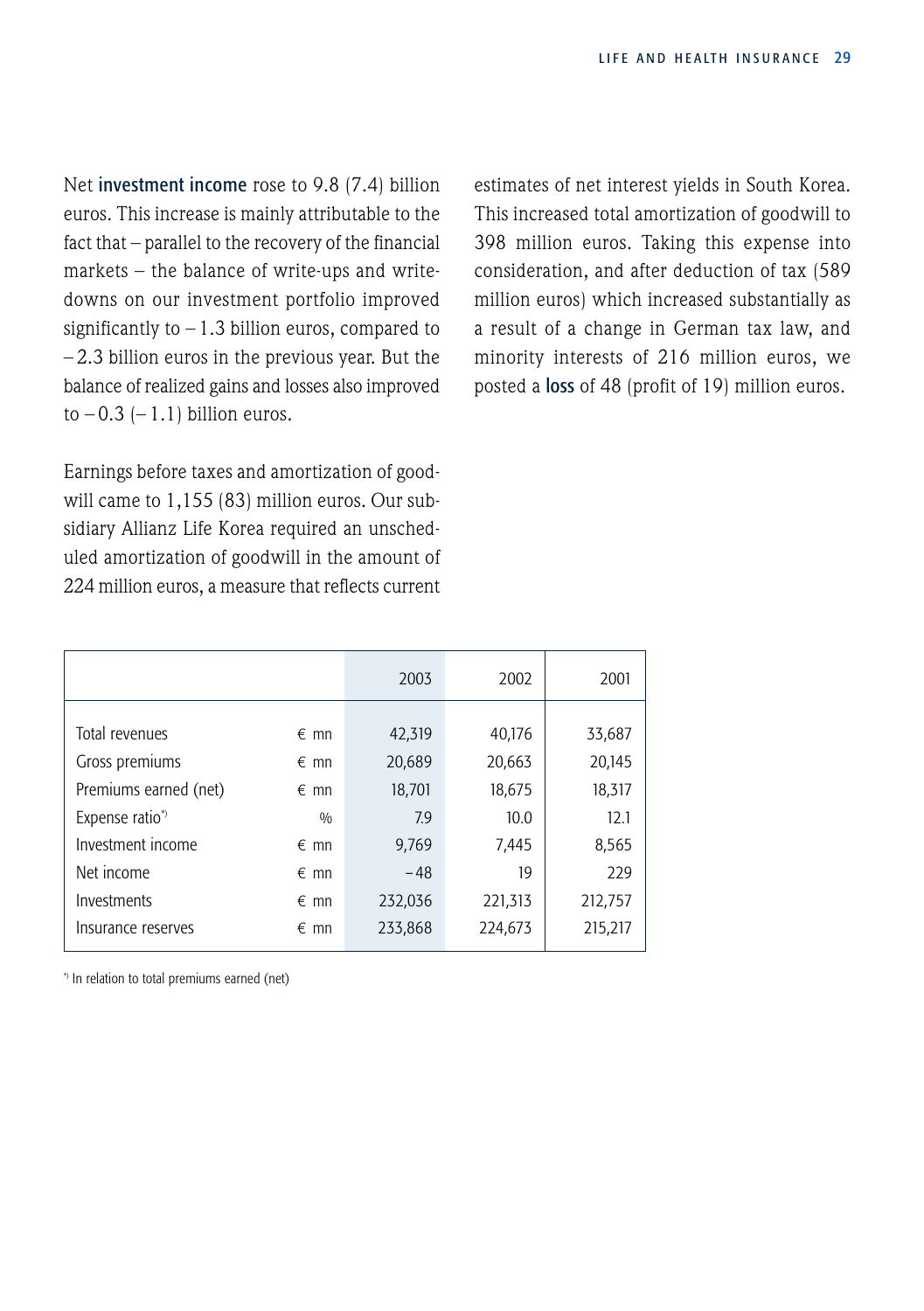<span id="page-31-0"></span>Our banking business again experienced a difficult fiscal year 2003: while managing to significantly improve the operating result, the non-operating result was lower because of adjustment measures. In the banking business, that is essentially driven by the business performance of Dresdner Bank Group, we managed to significantly improve the operating result by 1.6 billion euros compared to the previous year. This turnaround came about in a business environment characterized by a recovery in share prices and a gradual improvement in economic development in the second half of 2003. At the same time we streamlined the business portfolio of Dresdner Bank and eliminated risks from the balance sheet.

In fiscal year 2003, the banking business recorded an operating result of  $-357$  million euros. An operating loss from the Institutional Restructuring Unit of Dresdner Bank of 728 million euros was partly compensated by a positive operating result of 371 million euros in the other banking business. Overall, operating income declined in fiscal year 2003 by 10.9 percent to 6.7 billion euros. This is essentially due to consolidation and exchange rate effects. Adjusted for these effects, the decline is only 3.1 percent. At the same time, we managed to reduce administrative expenses by altogether 16.8 percent to 6.1 billion euros. Adjusted for consolidation and exchange rate effects, the cost reduction was 12.7 percent. We were thus able to surpass our cost cutting goals. In addition, we made significant progress in reducing loan loss provisions. The non-operating business was charged by 1.6 billion euros especially due to write-downs and restructuring expenses. Overall, our banking business reported a net loss for the year of 1,279 million euros.

The decline in the operating income resulted primarily from a lower net interest income which dropped 26.7 percent to 2.8 billion euros. This is mostly attributable to the deconsolidation of Deutsche Hyp in the third quarter 2002. Adjusted for consolidation and exchange rate effects, net interest income fell by 10.4 percent. This reduction is to be looked at with the following background: between year-end 2002 and year-end 2003, the risk weighted assets at Dresdner Bank were reduced by 30.8 billion euros – a cut of some 20 percent – to 111.7 billion euros. Given that the adjusted net interest income declined less sharply, our measures to improve portfolio quality are yielding results. In addition, net interest income in 2003 was charged by  $-365$   $(-119)$ million euros as a result of valuation effects from applying IAS 39.

At the same time, loan loss provisions went down very noticeably: at 1.0 billion euros, they were 54.4 percent lower than for the previous year.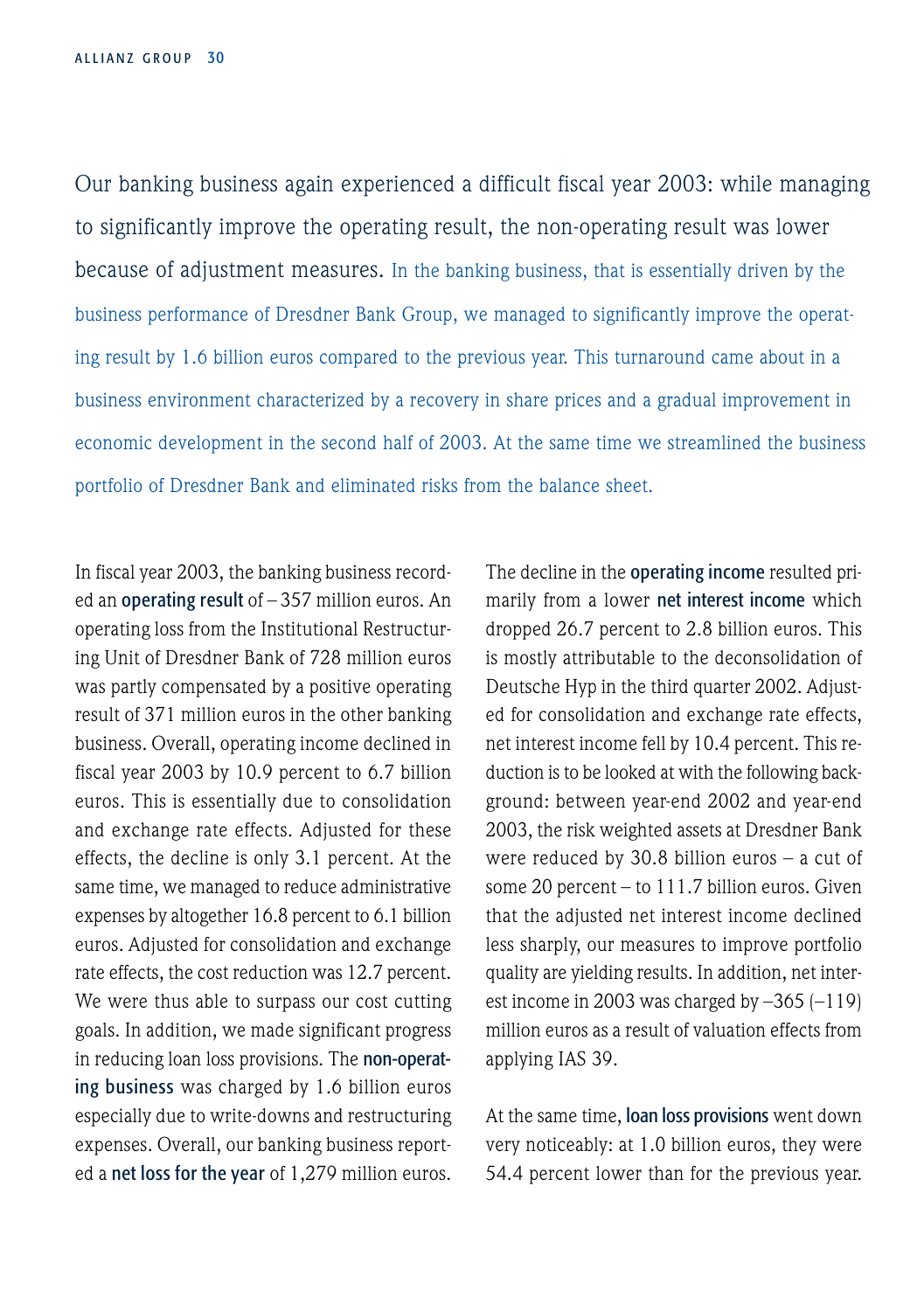In spite of the persistently high number of insolvencies in the corporate customer business, we still managed to significantly cut back net additions to loan loss provisions which for the most part relate to Germany. As a result, the ratio of loan loss provisions to net interest income improved significantly, from 58 to 36 percent.

Net fee and commission income decreased by 7.8 percent to 2.5 billion euros as some of our customers were responding to the market development in a reserved manner. At the same time, the trading income showed an exceptionally encouraging development, improving by 37.4 percent to 1.5 billion euros. The main boost came from stock trading as well as currencies and interest products.

We reduced administrative expenses noticeably to 6.1 (7.3) billion euros thus succeeding in surpassing our cost reduction goals. The savings divide up almost equally between personnel and operating costs. The strong decline in personnel costs can be attributed on the one hand to the cutback in employees and on the other hand to the reduction in guaranteed boni. The reduction in operating costs is the result of tighter cost controls in all areas. The operating cost-income ratio, which shows the relation of administrative expenses to operating income, indicates the success of these measures: compared to 2002, the ratio improved by 6.4 percentage points to 90.3 percent.

## Banking Business

|                                           |               | 2003     | 2002     |
|-------------------------------------------|---------------|----------|----------|
|                                           |               |          |          |
| Net interest income                       | $\epsilon$ mn | 2,805    | 3,827    |
| Net fee and commission income             | $\epsilon$ mn | 2,452    | 2,658    |
| Trading income                            | $\epsilon$ mn | 1,486    | 1,081    |
| Operating income                          | $\epsilon$ mn | 6,743    | 7,566    |
| Administrative expenses                   | $\epsilon$ mn | $-6,086$ | $-7,314$ |
| Loan loss provisions                      | $\epsilon$ mn | $-1,014$ | $-2,222$ |
| Operating result                          | $\epsilon$ mn | $-357$   | $-1,970$ |
| Other income/expenses                     | $\epsilon$ mn | $-1,580$ | 675      |
| Net income for the year                   | $\epsilon$ mn | $-1,279$ | $-1,358$ |
| Operating cost-income ratio               | 0/0           | 90.3     | 96.7     |
| Loans and advances to customers and banks | $\epsilon$ bn | 289      | 246      |
| Liabilities to customers and banks        | $\epsilon$ bn | 325      | 278      |
|                                           |               |          |          |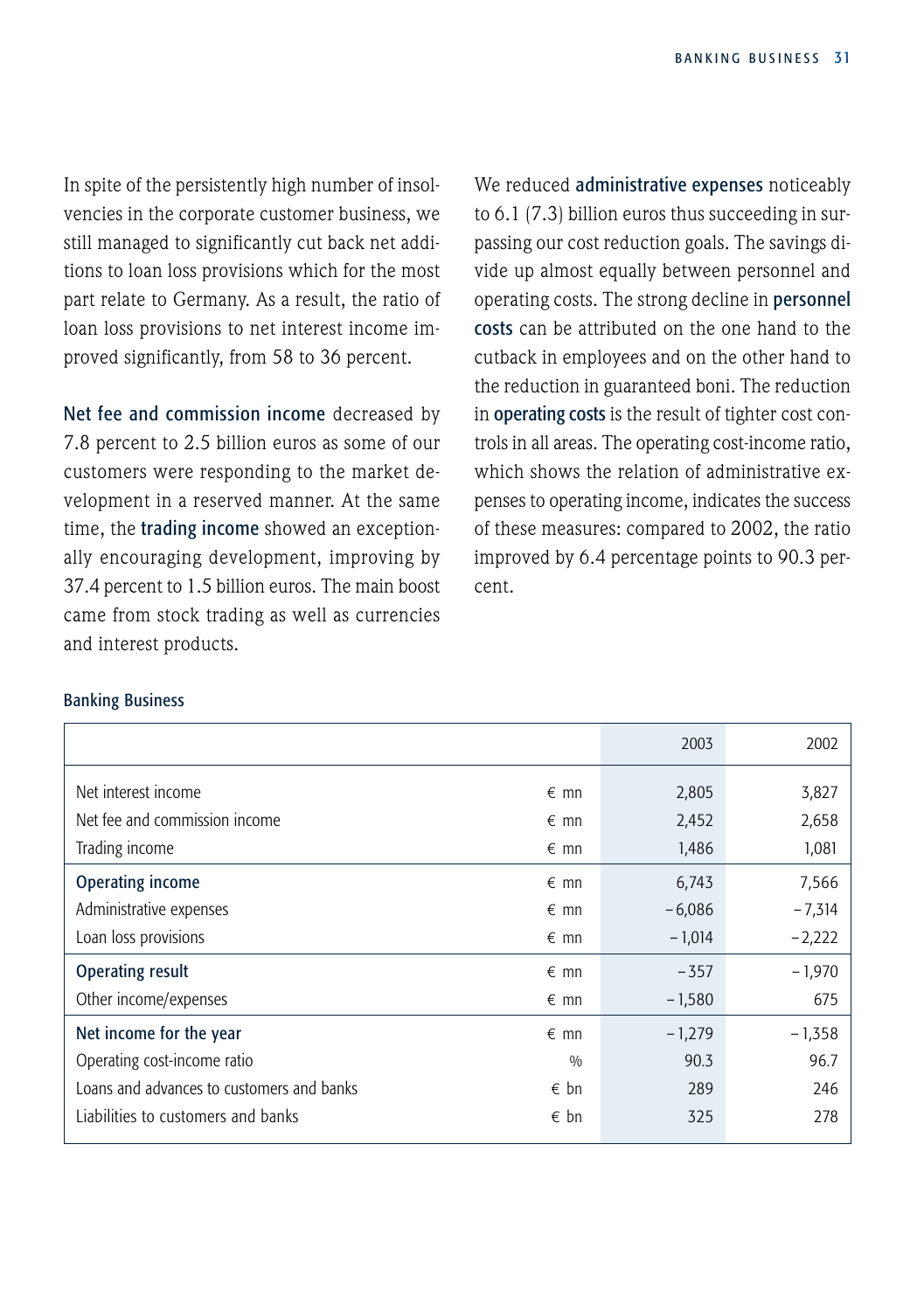<span id="page-33-0"></span>Allianz is one of the 5 leading asset managers in the world. Net inflow to assets under management for third-party investors reached 25 billion euros. In spite of the currency-related fall in the value of our investments, most of which are managed in U.S. dollars, the assets managed for third parties grew by 4 billion euros or 1 percent to 565 billion euros. The operating result amounted to 733 million euros. After deduction of acquisition-related expenses as well as taxes and minority interests, the segment reported a lower-than-expected loss of 270 million euros.

Assets under management comprise both assets managed for third parties as well as investments used to cover insurance reserves, equity capital and liabilities.

Asset management for third party investors

Approximately 57 percent or 565 billion euros of our assets are managed for third party investors. The value of this portfolio increased by 4 billion

## Assets under management

|                                                       | current<br>values<br>12/31/2003<br>$\epsilon$ bn | current<br>values<br>12/31/2002<br>$\epsilon$ bn | current<br>values<br>12/31/2001<br>$\epsilon$ bn |
|-------------------------------------------------------|--------------------------------------------------|--------------------------------------------------|--------------------------------------------------|
| Group investments<br>Investments for unit-linked life | 399                                              | 403                                              | 481                                              |
| insurance                                             | 32                                               | 25                                               | 25                                               |
| Investments for third-party investors                 | 565                                              | 561                                              | 620                                              |
| Assets under management                               | 996                                              | 989                                              | 1,126                                            |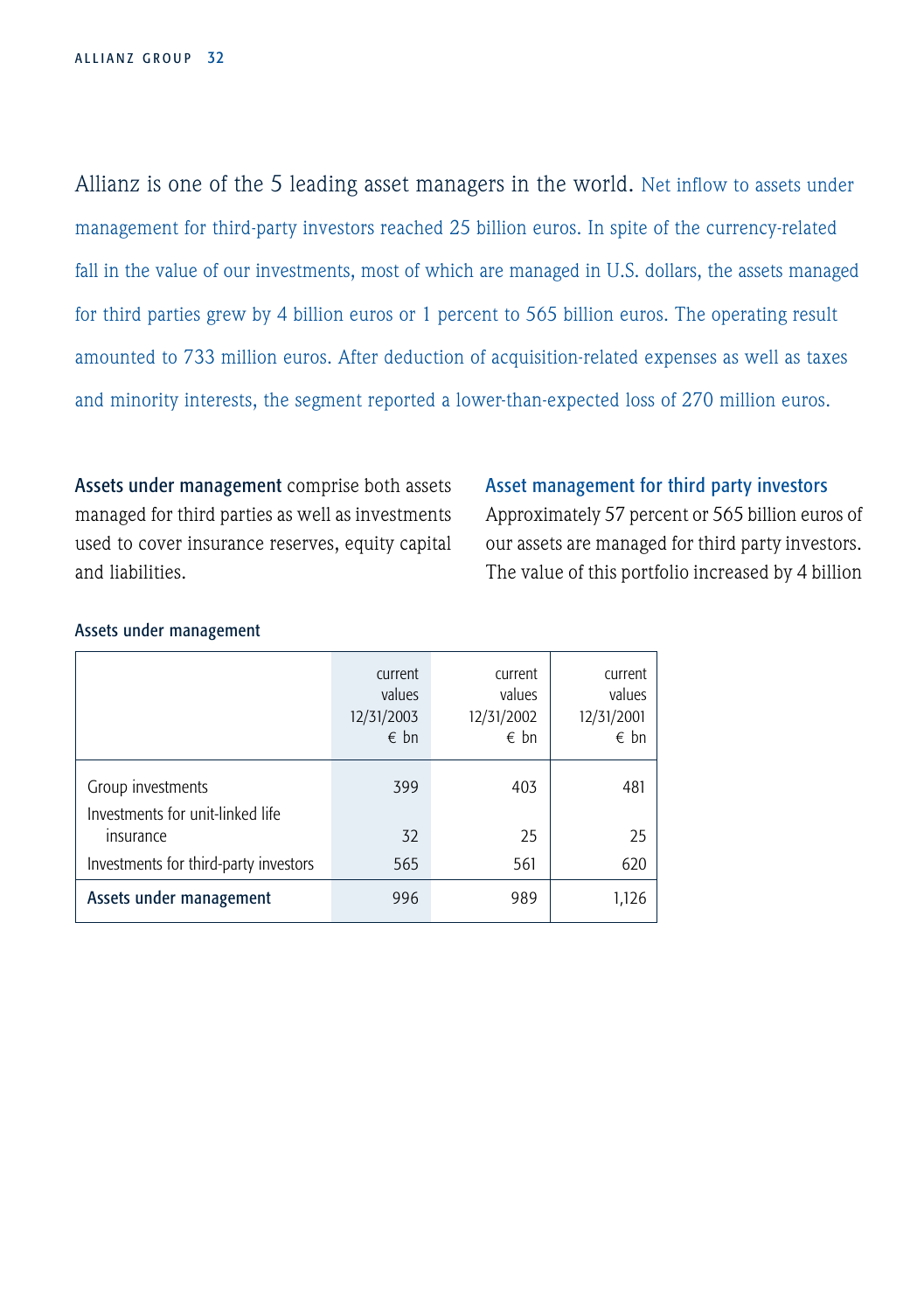euros. This includes 25 billion euros in net inflows as well as market-related growth of 47 billion euros. This increase in the value of investments managed for third party investors overcompensated the negative exchange rate effect of 68 billion euros which stemmed in particular from the weakness of the U.S. dollar

Approximately 70 percent of our third-party investments come from the U.S.A. and roughly 18 percent from Germany. As a result, we enjoy a very strong position in both markets. In terms of total volume, institutional customers account for 59 percent. We are thus operating in a market environment with very high demands on the quality of our products and services. This constellation also benefits our private customers.

In 2003 we achieved a number of successes:

- **\_** With net inflows of 33 billion euros, our fixedincome fund business achieved extraordinarily strong growth. The fixed-income share of our portfolio amounts to 72 percent; equity funds account for 26 percent.
- **\_** Our PIMCO Total Return Fund increased its investment volume to 74 billion U.S. dollars by the end of the year and has established itself as the largest actively-managed investment fund in the world.
- **\_** Its European equivalent, dit-Euro Bond Total Return Fund "powered by PIMCO", recorded net inflows in 2003 of more than 1.7 billion euros. It was once again one of Germany's best selling fixed-income funds.
- **\_** With net inflows to mutual funds of 3.5 billion euros, ADAM Deutschland GmbH managed to secure itself a market share in 2003 of over 19 percent and thus ranks third among the German investment trusts.
- **\_** In the institutional customer business in Germany, ADAM Deutschland still ranks first. In special funds, the company's institutional asset manager dbi recorded growth of 5.4 billion euros.
- **\_** Our joint venture Guotai Junan Allianz Fund Management Co., the first fund manager with foreign participation to be granted a business license in China in 2002, commenced business operations very successfully with the launch of the Desheng Stable Balanced Fund and a sales volume of 3.7 billion Chinese renminbi (398 million euros).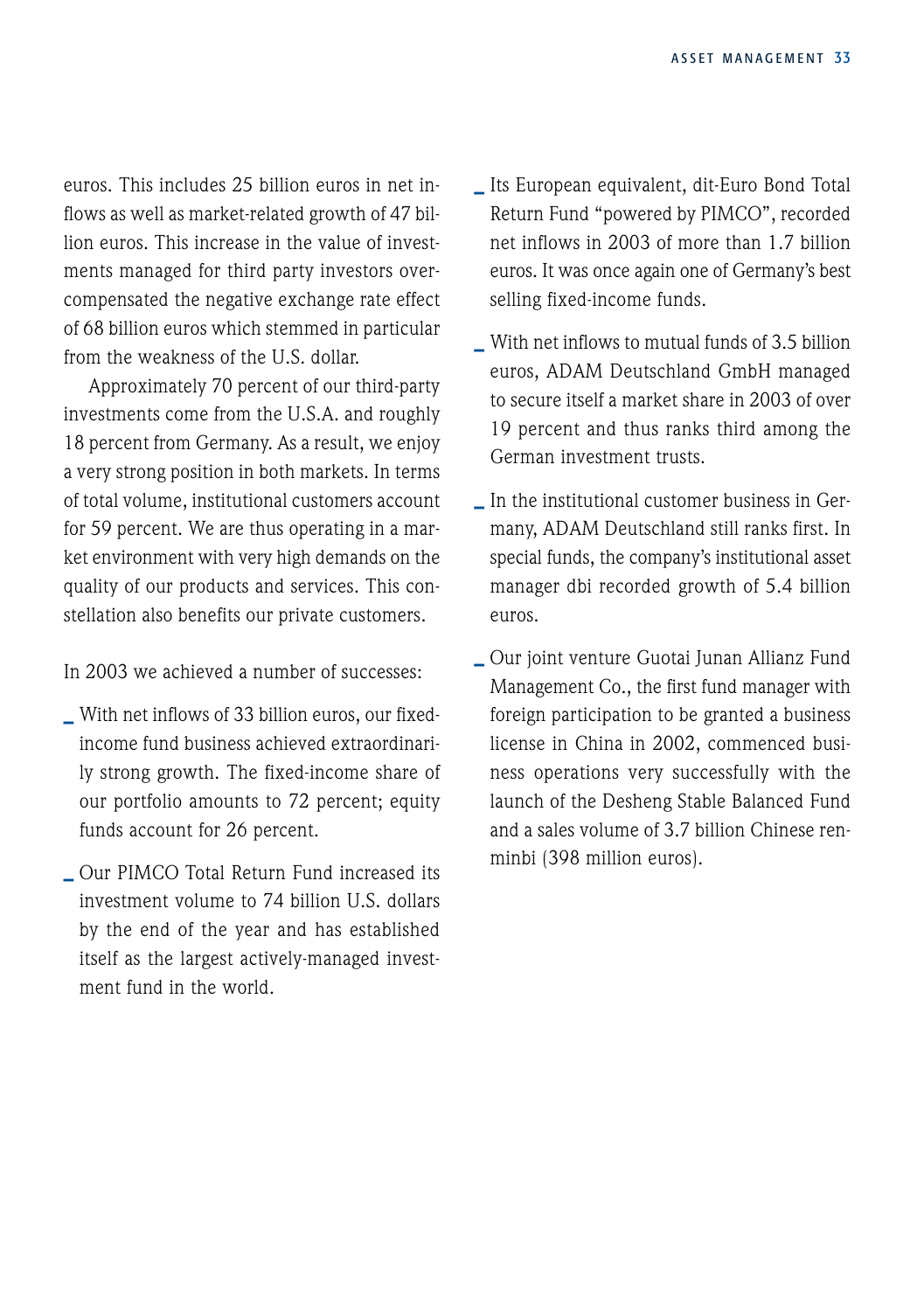The operating result amounted to 733 million euros, an increase on the previous year of 238 million euros or 48 percent. Adjusted for exchange rate effects, the result would have been 122 million euros higher. Thanks to an improved cost structure on the back of high net inflows and benign market conditions, the cost-income ratio improved from 78.5 to 67.2 percent. In 2004, we aim to complete the current restructuring program at our DRCM unit which mainly manages our equity portfolios.

Acquisition-related expenses totaled 836 million euros. In agreement with KPMG, the accounting procedure has been adjusted here with effect from September 30, 2003. It concerns the agreement to acquire the PIMCO management's shares in the company over a period of time. The acquisition-related expenses include amortization of goodwill of 369 million euros as well as 137 million euros for the amortization of loyalty bonuses for the PIMCO management. These bonuses were agreed upon in 2000 as a component of the purchase price and are amortized over five years. A further 330 million euros are primarily "retention payments" for the management and employees of PIMCO and Nicholas Applegate; these, too, were agreed upon at the time of purchase of the fund companies.

Minority interests in earnings amounted to 183 million euros. PacLife – which still holds a 15 percent interest in PIMCO – accounts for 66 million euros of this amount.

After a tax income in the amount of 16 million euros, the segment reported a loss of 270 million euros; a year earlier, the loss had still been 467 million euros.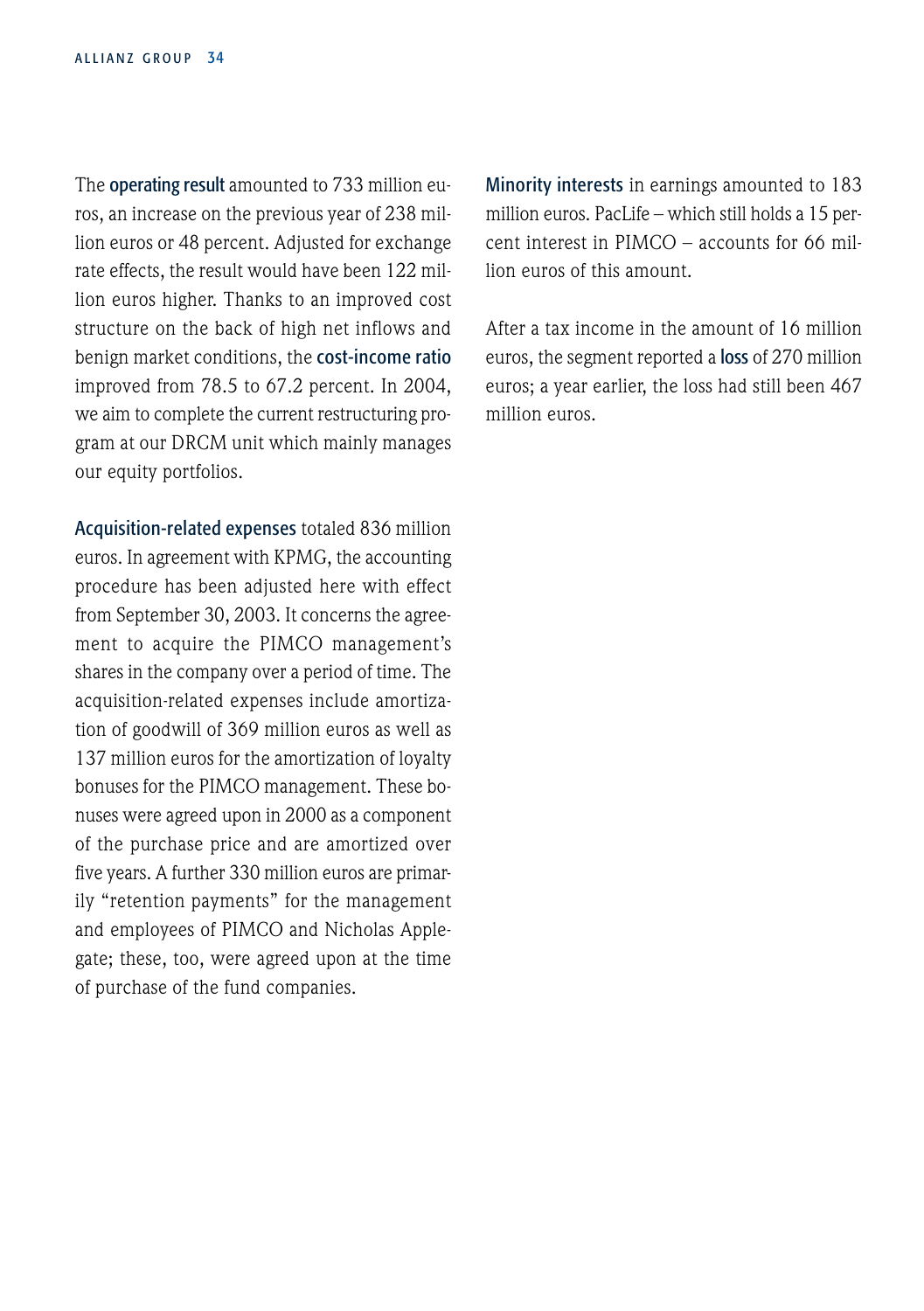<span id="page-36-0"></span>The economic prospects for 2004 are significantly better than in recent years. Growth is likely to accelerate in all regions of the world. That will also give new impetus to financial services providers, even though sizeable risks persist.

#### Business outlook for the Allianz Group

In 2004, the Allianz Group is going forward with the implementation of its "Three Plus One" strategy. We will continue to build up our operating strengths and grow profitably. We expect total premium income to increase by about 4 percent. Our disciplined underwriting policy and our strict cost management should enable us to push the combined ratio in property and casualty insurance below 97 percent, provided that there are no major natural catastrophes or other major claims and that no acute changes in our business context occur. In life insurance, we will continue the redesign of our products and rate structures, with the objective of tapping additional earnings potentials. If the recovery of the capital markets continues, we expect clearly improved results in this segment. In banking, we expect drastic cost-cutting and at the same time modest growth in operating income. In asset management, we want to increase third-party assets under management by 10 percent and continue to bring down the cost-income ratio.

#### Cautionary Note Regarding Forward-Looking Statements

Certain of the statements contained herein may be statements of future expectations and other forward-looking statements that are based on management's current views and assumptions and involve known and unknown risks and uncertainties that could cause actual results, performance or events to differ materially from those expressed or implied in such statements. In addition to statements which are forward-looking by reason of context, the words 'may, will, should, expects, plans, intends, anticipates, believes, estimates, predicts, potential, or continue' and similar expressions identify forward-looking statements. Actual results, performance or events may differ materially from such statements due to, without limitation, (i) general economic conditions, including in particular economic conditions in the Allianz Group's core business and core markets, (ii) performance of financial markets, including emerging markets, (iii) the frequency and severity of insured loss events, (iv) mortality and morbidity levels and trends, (v) persistency levels, (vi) the extent of credit defaults, (vii) interest rate levels, (viii) currency exchange rates including the Euro-U.S. dollar exchange rate, (ix) changing levels of competition, (x) changes in laws and regulations, including monetary convergence and the European Monetary Union, (xi) changes in the policies of central banks and/or foreign governments, (xii) the impact of acquisitions, including related integration issues, (xiii) reorganization measures, and (xiv) general competitive factors, in each case on a local, regional, national and/or global basis. Many of these factors may be more likely to occur, or more pronounced, as a result of terrorist activities and their consequences. The matters discussed herein may also involve risks and uncertainties described from time to time in Allianz AG's filings with the U.S. Securities and Exchange Commission. The company assumes no obligation to update any forward-looking information.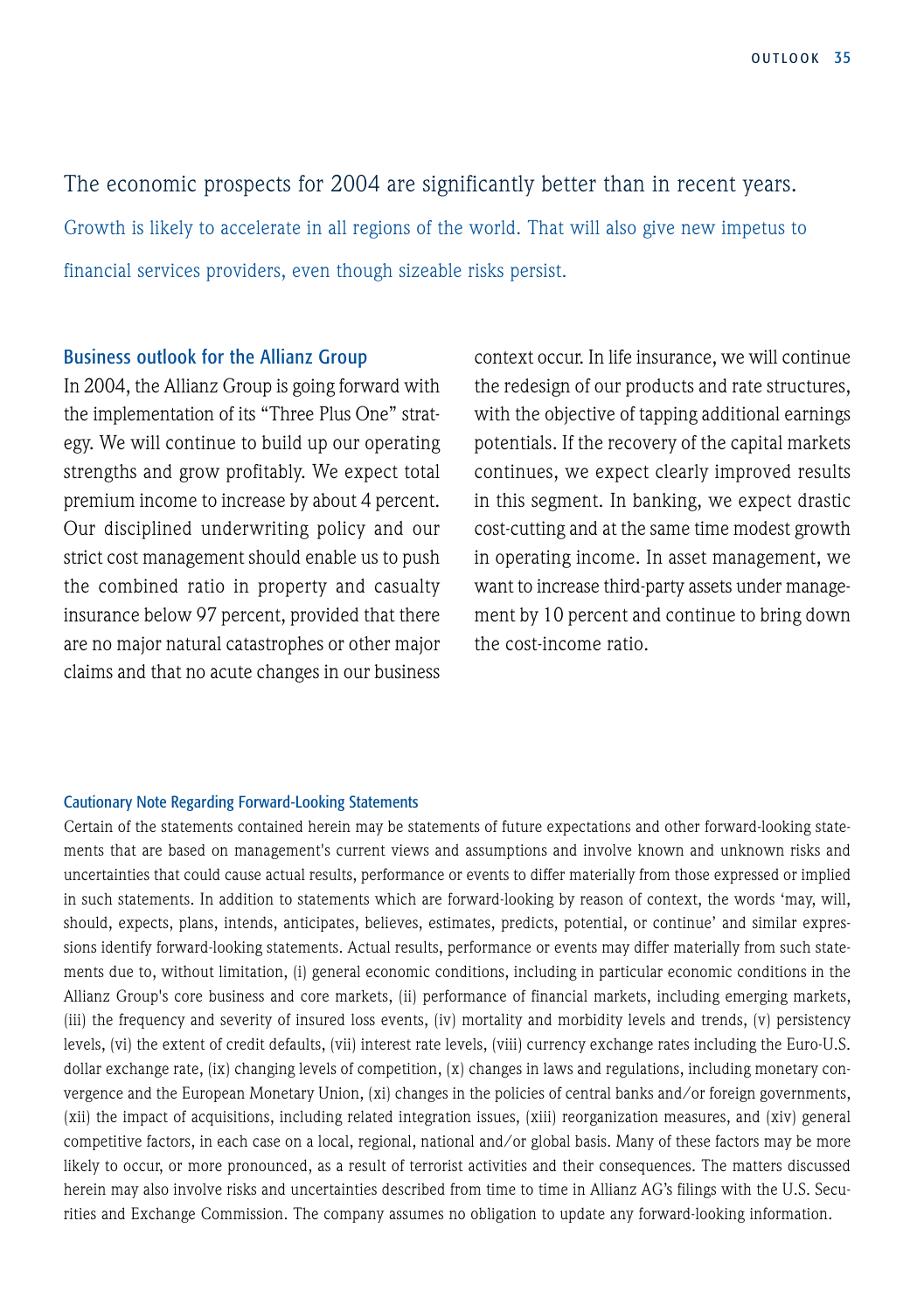ALLIANZ GROUP 36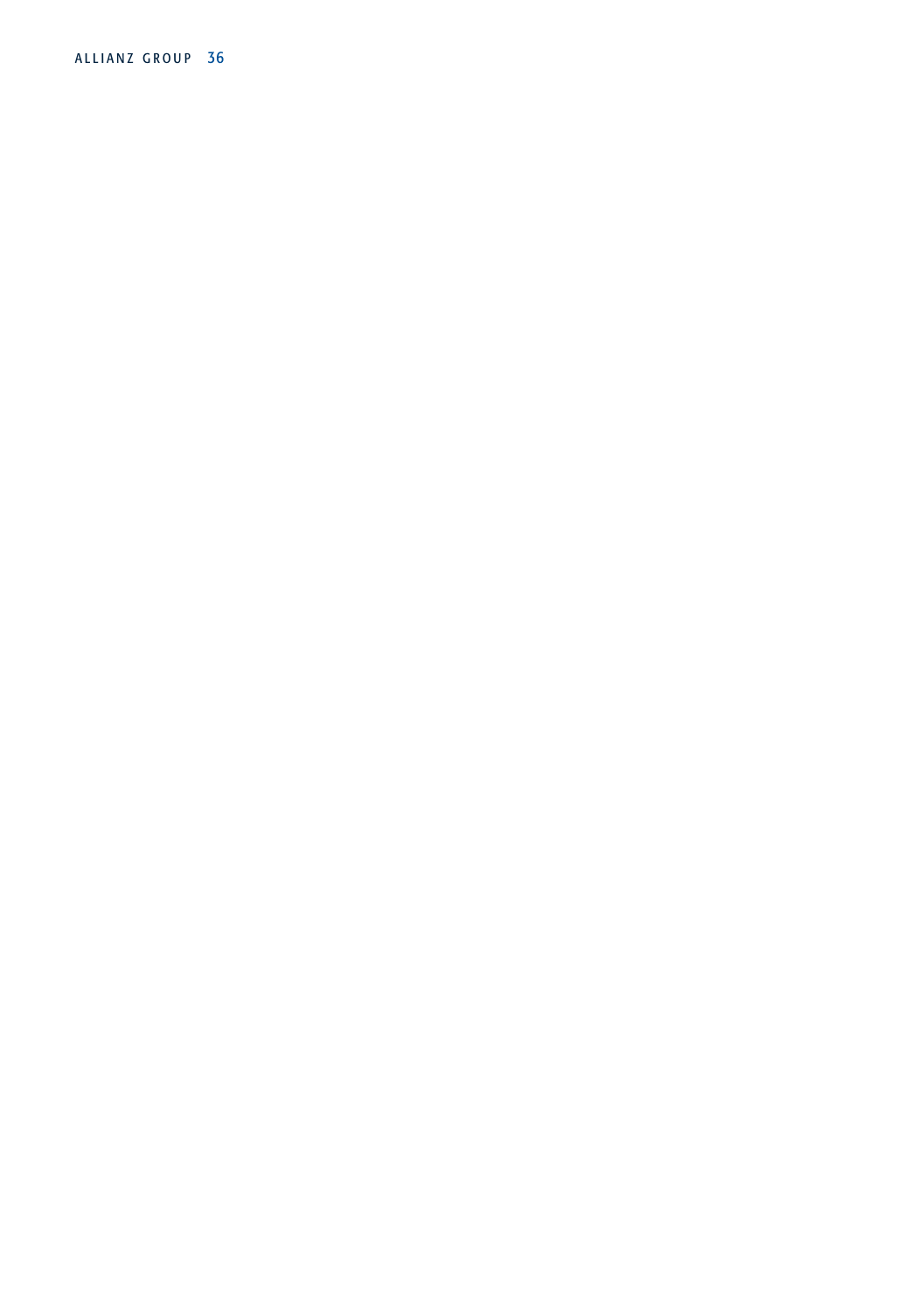The full version of the 2003 Annual Report is available on the Internet at www.allianzgroup.com/annualreport and will also be available in hard-copy form at the Annual General Meeting.

In addition you can order your copy through:

- \_ Internet: www.allianzgroup.com/annualreport (online order form)
- \_ E-mail: investor.relations@allianz.com
- \_ Fax: +49 89 3800 3899
- \_ Allianz Investor Line: +49 1802 2554269

Postal dispatch will commence on April 13, 2004.